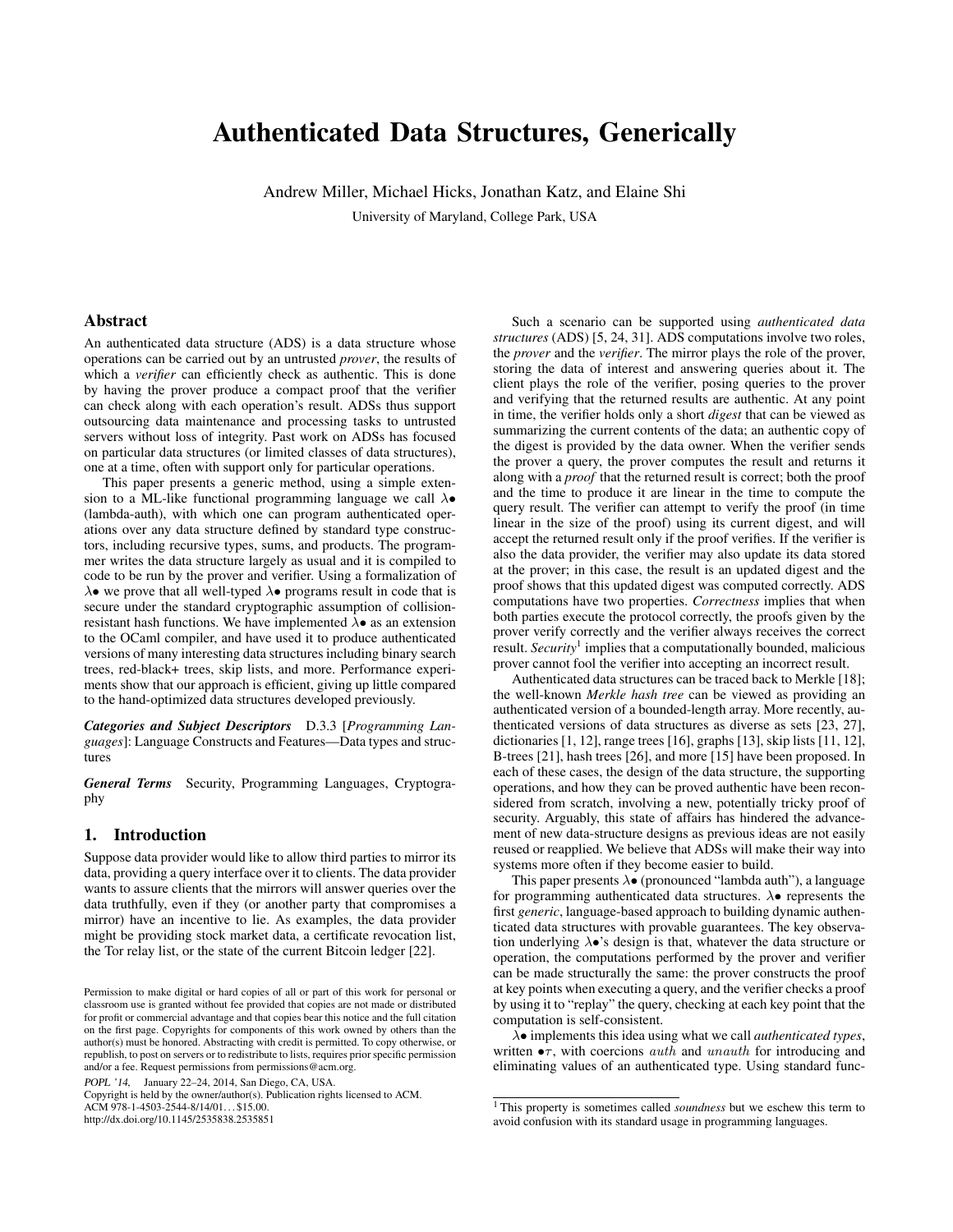tional programming features, the programmer writes her ADS's datatype definition and its corresponding operations (e.g., queries and updates) to use authenticated types. For example, as we show later in the paper, the programmer could write an efficient authenticated binary search tree using the (OCaml-style) type definition type bst = Tip | Bin of  $\bullet$ bst  $\times$  int  $\times$   $\bullet$ bst along with essentially standard routines for querying and insertion. Then, given such a program, the  $\lambda \bullet$  compiler produces code for both a prover and a verifier that will produce or confirm, respectively, a proof of the correct execution of the corresponding operation. Proofs consist of a stream of what we call *shallow projections* of the data the prover visits while running its routine: the prover's code adds to this stream at each unauth call, while the verifier's code draws from the stream at the corresponding call, checking for consistency. We give a more detailed overview of how this approach works, and how authenticated types are represented, in Section 2. Importantly, as we show in Sections 3 and 4, *any* well-typed program written in  $\lambda \bullet$  compiles to a prover and verifier which are correct and secure, where security holds under the standard cryptographic assumption of *collision-resistant hash functions*. 2

 $\lambda$ • provides two key benefits over prior work. First, it is extremely *flexible*. We can use  $\lambda \bullet$  to implement any dynamic data structure, both queries and updates, expressible using ML-style data types (involving sums, products, and recursive types). Our theoretical development, though not our implementation, also supports authenticated functions. Previous work by Martel et al. [17] can also be used to build DAG-oriented ADSs, but it supports only queries and not (incremental) updates, requires the data structure have a single root, and does not support authenticated functions.  $\lambda \bullet$ 's flexibility does not compromise its performance. To the best of our knowledge the asymptotic performance of every prior ADS construction from the literature based on collision-resistant hashing can be matched by  $\lambda \bullet$ . We have implemented an optimizing λ• compiler as an extension to the OCaml compiler (described in Section 5), and using it we have implemented Merkle trees, authenticated binary search trees, red-black+ trees, skip lists, and planar separator trees, as well as improvements to standard Bitcoin data structures. Experiments described in Section 6 confirm the expected asymptotic performance of  $\lambda \bullet$  ADSs, show the benefit of the two compiler optimizations we implemented (which exploit space/ time tradeoffs), and demonstrate that the performance of  $\lambda \bullet$  ADSs is competitive with hand-rolled versions.

λ•'s second main benefit is *ease of use*. We find that it is relatively simple to construct an ADS using  $\lambda \bullet$ : just write the standard data structure in a purely functional style, and sprinkle in authenticated types; we give a flavor for this in the next section. Pleasantly, there is no need for the ADS designer to prove anything: Assuming the resulting program type checks, the programmer is assured that the produced prover and verifier code enjoy both correctness and security. By contrast, Martel et al. [17] provide no such support; programmers must write and check their implementations manually.  $\lambda \bullet$  ADSs can be freely composed and customized just as one might expect with normal data structures, a fact which we hope will make them more readily deployable. All of this is in contrast to the state of practice with ADSs today, summarized in Section 7, which tends to favor hand-rolled versions that are hard to build, customize, and compose.

In summary, this paper makes the following contributions:

1. We present  $\lambda \bullet$ , a purely functional language in which one can write a rich array of authenticated data structures using a novel feature we call *authenticated types*.



**Figure 1.** A Merkle tree and proof  $\pi$  for fetch(2) describing the highlighted path (with bold edge and node outlines).

- 2. We formalize the semantics and type rules for  $\lambda \bullet$  and prove that all well-typed  $\lambda \bullet$  programs produce ADS protocols that are both correct and secure.
- 3. We have implemented  $\lambda \bullet$  as an extension to the OCaml compiler<sup>3</sup> and used it to program a variety of existing and new ADSs, showing good asymptotic performance that is competitive with hand-rolled implementations.

## 2. Overview

This section presents an overview of our approach. We begin by describing Merkle trees, the canonical example of an authenticated data structure. Then we give a flavor for  $\lambda \bullet$  by showing how we can use it to implement Merkle trees. We conclude with a discussion of the flexibility and ease-of-use benefits of using  $\lambda \bullet$  to write efficient authenticated data structures.

#### 2.1 Background: Merkle trees

The canonical example of an ADS is a *Merkle tree* [19], which is the authenticated version of a full binary tree where data is stored at the leaves but not the interior nodes. A Merkle tree of height h can represent an array of  $n = 2^{h-1}$  elements,  $x_0, ..., x_{n-1}$ . Each leaf node is coupled with a *digest* that consists of the hash of the associated element, while each internal node contains a digest that is the hash of the concatenation of the digests of its two children. A depiction of a Merkle tree for  $h = 3$  is given in Figure 1. Each leaf is associated with a string  $str0, str1$ , etc. Each node is numbered according to its position in the tree, with  $x, y$  indicating  $x$  as the row and  $y$  as the column.

The canonical Merkle-tree query fetches the value  $x_i$  at index  $i \in [0, n-1]$ . When thus queried, the prover (call it P) returns the value  $x_i$  along with the set of digests  $\pi$  needed to compute the root digest. The verifier (call it  $V$ ) keeps a copy of the root digest itself, and checks the proof by recomputing this digest from the proof to make sure the two match. Figure 1 shows the proof  $\pi$  for a fetch at position  $i = 2$  (i.e., the leaf at position  $N(0, 2)$ ). It consists of three elements in sequence, the string  $str2$ , the hash  $h_7$ , and the hash  $h_2$ ; these are labeled with the salient nodes of the tree that they relate to. Verification proceeds bottom up:  $V$  computes the hash of  $str2$ , which is  $h_6$ , and concatenates that with the hash  $h_7$  provided in  $\pi$ . It then concatenates these two and takes the hash to compute what should be the digest for node  $N1, 1, i.e., h_3$ . Then it concatenates  $h_2$ , the hash for  $N1$ , 0 provided in  $\pi$ , with its computed digest for  $N1, 1$  and hashes the result. It then confirms that this computed digest equals  $h_1$ , the digest it stores for the whole tree.

*Performance analysis.* Because the tree is perfectly balanced, the size of the proof is always  $\log_2 n$ ; additionally the computational cost for each of P and V is  $log_2 n$ . The overall size of the data structure stored by P is  $O(n)$ , whereas V at no point requires more than a constant amount of storage or memory. In particular, V only stores a constant-sized digest of the tree between fetch operations,

 $2$  Informally, hash is collision-resistant if it is computationally infeasible to find distinct inputs  $x, x'$  such that  $\mathsf{hash}(x) = \mathsf{hash}(x')$ . We treat this more formally in Section 4.4.

<sup>3</sup> The full open-source code for our implementation is available at the following URL: http://www.cs.umd.edu/~amiller/gpads/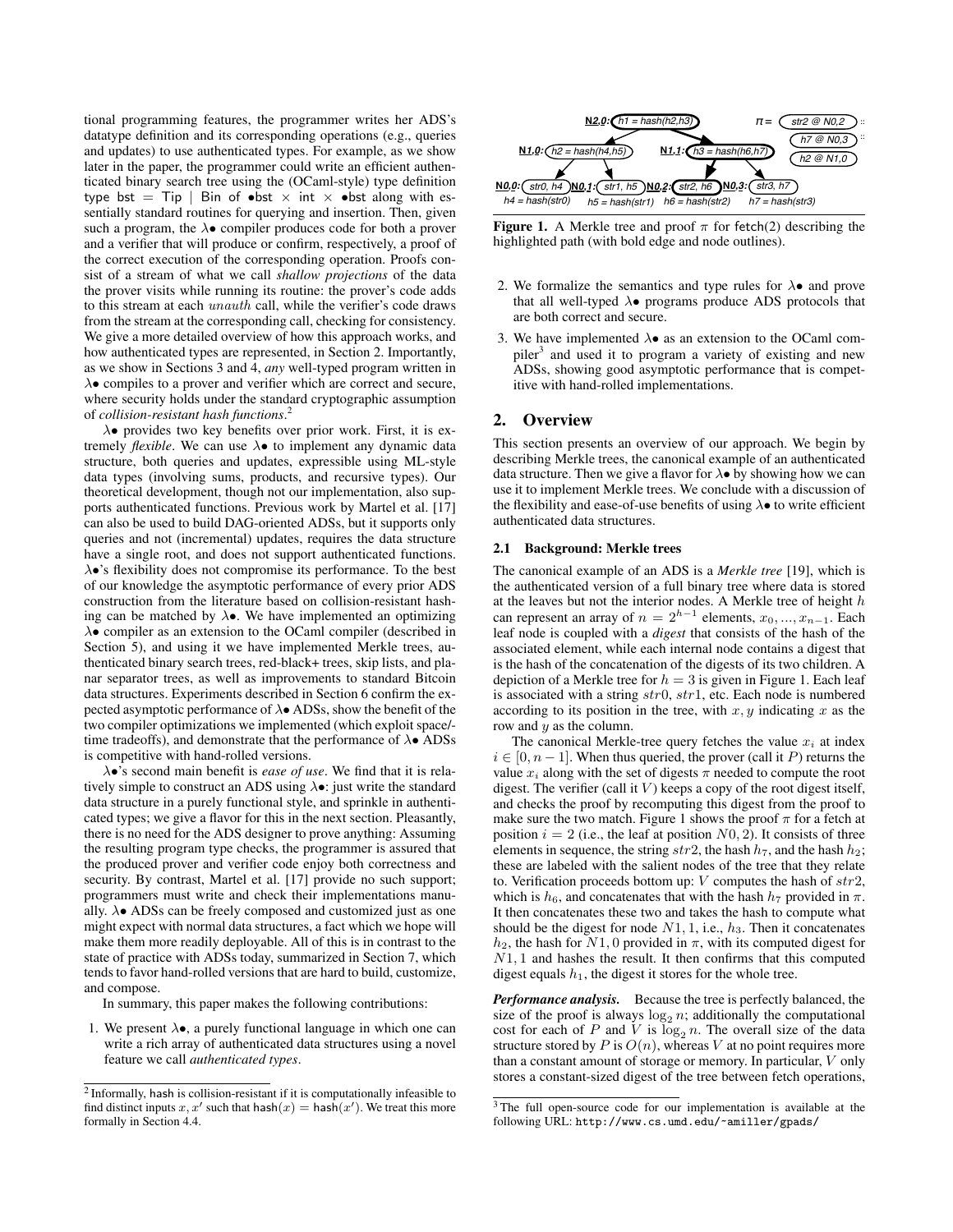type tree = Tip of string | Bin of  $\bullet$ tree  $\times$   $\bullet$ tree type bit  $= L | R$ let rec fetch (idx:bit list) (t: $\bullet$ tree) : string = match idx, unauth t with  $[$ ], Tip a  $\rightarrow$  a L :: idx,  $Bin(I, ) \rightarrow fetch$  idx l  $R :: idx$ ,  $Bin($ \_,r)  $\rightarrow$  fetch idx r

Figure 2. Merkle trees in  $\lambda \bullet$ . The tree is assumed to be complete, i.e., with a power-of-two number of leaves.

and because V processes each (constant-sized) hash in order, it can discard it immediately after it is read. For this reason, we often refer to π as a proof *stream*.

*Security analysis.* As described in the Introduction, we are interested in two properties of this scheme. *Correctness* says that when P executes a query  $f$  over a tree  $t$  correctly, then  $V$  gets the same result as it would have if it had just computed  $f(t)$  normally. The second property, *security*, says that a computationally bounded, cheating prover  $P^*$  cannot cause V to accept an incorrect answer. The basis of this property is the use of collision-resistant hashes: we can show that if  $\hat{P}^*$  can cause V to accept an incorrect answer then the proof returned by  $P^*$  will yield a collision. We state these properties precisely, in the context of  $\lambda \bullet$ , in Section 4.

#### 2.2 Introducing  $\lambda \bullet$ , a language for programming ADSs

The Merkle tree verification procedure was carefully designed with the properties of the underlying data structure in mind. In particular, there can be but one *path* from the root to a given leaf, and from this path we can determine digests sufficient to recompute the root digest. The question is: how might we generalize this approach to arbitrary data structures  $t$  involving arbitrary computations  $f$ ? We designed  $\lambda \bullet$  as a solution to this problem.

 $\lambda \bullet$  is a completely standard, purely functional programming language extended with *authenticated types*  $\bullet$ *τ*, along with coercions *auth* and *unauth*, which have type  $\forall \alpha \cdot \alpha \rightarrow \bullet \alpha$  (for introducing authenticated values) and type  $\forall \alpha \cdot \bullet \alpha \rightarrow \alpha$  (for eliminating authenticated values), respectively. A function  $f$  using authenticated types is compiled to variations  $f_P$  and  $f_V$  for the prover and verifier, respectively. Data of type  $\bullet \tau$  stored at the prover is like a normal value of type  $\tau$  but augmented with digests, while data of type  $\bullet \tau$  stored at the verifier is simply a compact digest. The *auth/unauth* coercions at the prover facilitate proof generation, while at the verifier they check a provided proof. In short,  $\lambda \bullet$ 's design exploits the observation that proof generation and proof verification can be made structurally *identical* essentially by piggybacking them on top of the ideal computation of  $f(t)$ .

*Example.* As an illustration, Figure 2 shows a version of Merkle trees written in our OCaml-based  $\lambda \bullet$  implementation. The type tree is simply a binary tree with strings stored at the leaves. The fetch function takes an index expressed as a list of bits, which is interpreted as a path through the tree, with L bits directing the traversal to the left, and R bits directing it right. The function returns the string associated with the Tip that is eventually reached. Notice that since the argument t has type  $\bullet$  tree, the function must call *unauth* t to coerce it to a tree to be matched against (we give a use of auth in Section 2.3).

*Interpretation of authenticated types.* All standard constructs have the usual semantics in both  $f_P$  and  $f_V$ , but authenticated types are interpreted differently.

**Prover** For  $f_P$ , values of type  $\bullet \tau$  consist of pairs  $\langle h, v \rangle$  where v has type τ and h is its digest, i.e., a hash of the *shallow pro-*



Figure 3. A  $\lambda \bullet$  Merkle tree t at the prover (of type  $\bullet$  tree from Figure 2) and proof stream  $\pi$  for query fetch t [R; L]. Hashes of relevant shallow projections are given in the lower right.

*jection* of v. The shallow projection of a value is just the value itself for all values of type  $\tau$  that do not consist of any authenticated types  $\bullet \tau_0$ , while the shallow projection of an authenticated value  $\langle h, v \rangle$  is just the digest h (the formal definition is in Figure 9). Looking at the definition of type tree in the figure, we can see that recursive references to the tree in the Bin case are authenticated. As such, the prover's representation is just as described in the previous subsection: each node of the tree has the form  $Bin(\langle h_1, v_1 \rangle, \langle h_2, v_2 \rangle)$ , which consists of the left subtree  $v_1$  and its digest  $h_1$ , and the right subtree  $v_2$  and its digest  $h_2$ . Each digest consists of the hash of the shallow projection of its respective tree. So, if  $v_1$  was a leaf  $Tip(s)$ , the shallow projection is just  $Tip(s)$  itself, and thus  $h_1$  is the hash of  $Tip(s)$ . On the other hand, suppose  $v_1$  was a node  $\text{Bin}(\langle h_{11}, v_{11} \rangle, \langle h_{12}, v_{12} \rangle)$ . Then  $\text{Bin}(h_{11}, h_{12})$  is this node's shallow projection, and  $h_1$  is its digest.

**Verifier** For  $f_V$ , values of type  $\bullet \tau$  consist solely of the digest h of some value of type  $\tau$ . As such, for our example, while the prover maintains the entire tree data structure, the verifier only keeps the digest of the root. In general, values in  $f_V$  are the shallow projections of their corresponding values in  $f<sub>P</sub>$ ; we define this notion formally in the next section.

Turning to the coercions, for both the prover and verifier the *auth v* coercion computes the hash  $h$  of the shallow projection of  $v$ ; for the prover, this hash is paired with  $v$  while the verifier retains only h itself. The interesting part is the semantics of unauth. For the prover, unauth is called with  $\langle h, v \rangle$  and it simply returns v. In addition, it computes the shallow projection of  $v$  and adds it to the proof  $\pi$ , which is just a list of such shallow projections. We often refer to  $\pi$  as a proof *stream* to emphasize the list structure. For the verifier, *unauth* takes a hash  $h$  and compares it to the hash of the element s at the head of the proof stream, which should be a shallow projection of type  $\tau$ . If all is well, this element is the one the Prover put there and so the hashes will match and the coercion returns s. Otherwise there is a problem and verification fails.

*Example Merkle-tree query.* Figure 3 depicts the prover's version of an object of type •tree corresponding to the Merkle tree from Figure 1. These trees are structurally similar but not identical; in particular, notice that a node's digest is stored with the pointer to that node, rather than at the node itself. Suppose the prover executes the query (fetch [R; L]  $t$ ), which corresponds to the query from Section 2.1. The figure also depicts the proof stream  $\pi$  it produces, along with the hashes of shallow projections of relevant tree elements. The first thing the prover will execute is unauth t, which returns the pointer to the first node, and stores its shallow projection  $\text{Bin}(h_2,h_3)$  in the proof stream—notice that this is the same as the pointed-to node but the sub-tree pointers have been dropped. Execution continues to the third case of the match, which recursively calls (fetch  $[L]$  r), where r is bound to the authenticated value  $\langle h_3, v \rangle$  such that v is the right subtree. The prover then invokes unauth on this pair, returning v and adding  $\text{Bin}(h_6,h_7)$  to the proof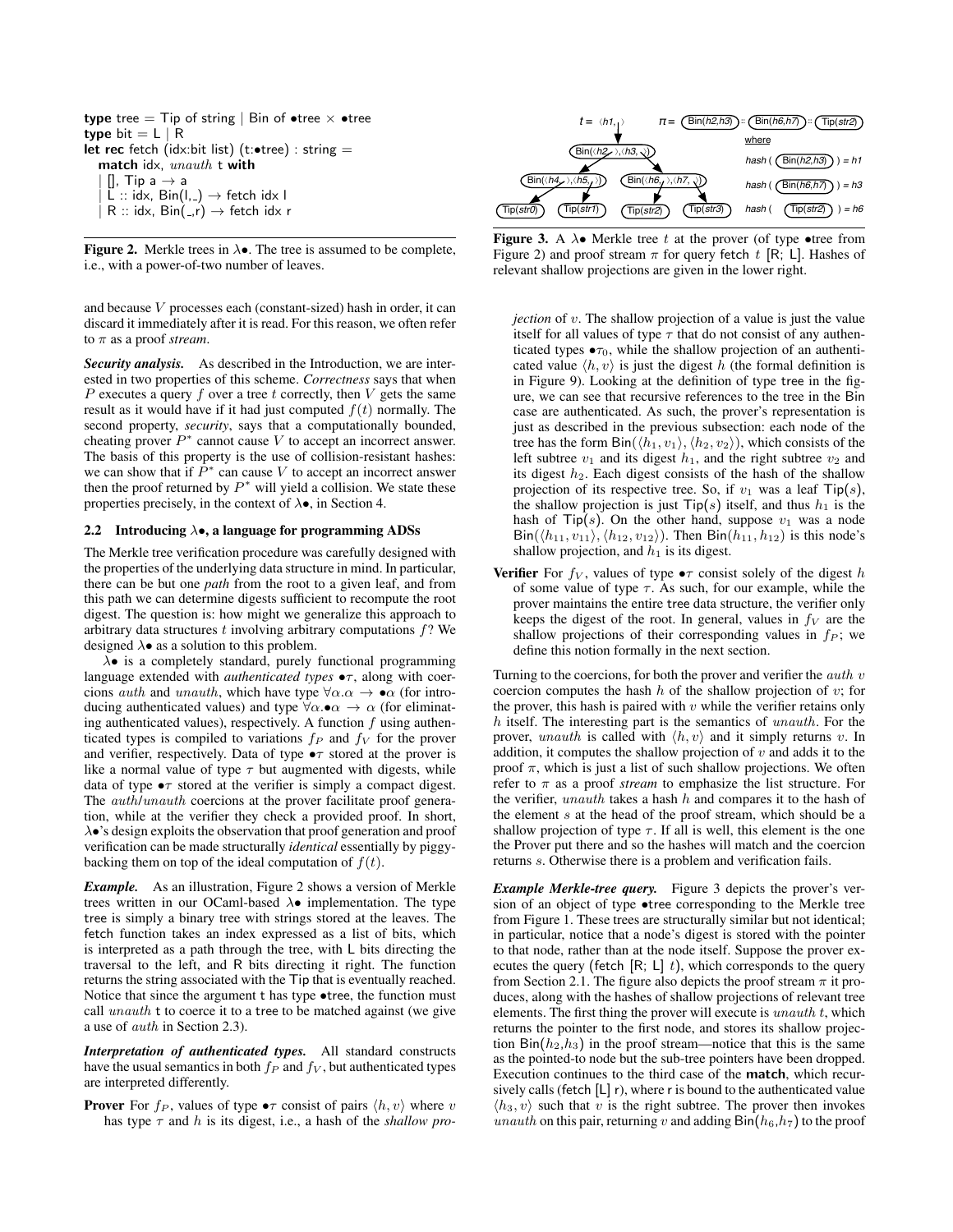stream. This time we take the second case of the match, recursing on  $\langle h_6, \text{Tip}(str2) \rangle$ , so the call to unauth returns  $\text{Tip}(str2)$  and adds its shallow projection ( $\text{Tip}(str2)$ ) itself) to the proof stream. Execution concludes with  $str2$  as the final result while the final proof stream  $\pi$  consists of three elements, representing the three nodes visited.

The verifier begins with the proof stream  $\pi$  and just the digest of t, which is  $h_1$ . It then runs (fetch [R; L] t) using its version of the code. It first executes *unauth*  $h_1$ , which compares  $h_1$  to the hash of the first element  $s_0$  of the proof stream, which is  $\text{Bin}(h_2,h_3)$ . The hashes match, as per the equations given in the lower right of the figure, and thus execution continues using  $s_0$ . Execution proceeds to the third case of the match, recursively calling fetch with  $[L]$  and  $h_3$ . This time, calling unauth  $h_3$  results in comparing  $h_3$  to the hash of the second element in the proof stream, which is  $\text{Bin}(h_6, h_7)$ , and once again the hashes match and the proof stream element is returned. The second branch of the match fires, so the recursive call passes  $[]$  and  $h_6$ . Finally, unauth  $h_6$  compares  $h_6$  to the hash of the final element of the proof stream,  $\text{Tip}(str2)$ , which is returned as the hashes match. Thus execution concludes with the final result as  $str2$ . As all hash checks succeeded, the verifier has confirmed the prover's execution is correct.

*Analysis.*  $\lambda \bullet$  Merkle trees are asymptotically as efficient as the originals, and as secure. As before, the verifier maintains only the constant-sized digest between queries, and the size of the fetch proof and the time to generate and verify it is  $O(\log_2 n)$ : the proof stream consists of one (constant-size) shallow projection for each recursive call to fetch. The argument for security once again rests on collision-resistant hashes, though  $\lambda \bullet$  verification checks the root digest top-down rather than bottom-up. Our proof stream has some redundancy (it contains hashes  $h_2$ ,  $h_3$ ,  $h_6$ , and  $h_7$ , whereas in Figure 1 the proof contains only  $h_2$  and  $h_7$ ) but this is only a constant factor and can be optimized away (cf. Section 5.2).

#### 2.3 Discussion: Benefits of  $\lambda \bullet$

The primary benefit of writing ADSs in  $\lambda \bullet$  over prior approaches is *flexibility* and *ease of use*. λ• can support essentially any computation over a DAG-oriented data structure that is expressed as a functional program. Moreover, as proved in Section 4, writing an ADS in  $\lambda \bullet$  ensures it is both correct and secure; there is no need for a designer to make a new argument for each new data structure. As far as we are aware,  $\lambda \bullet$  can be used to implement any previously proposed ADS based on collision-resistant hashing. As described in Section 6, so far we have successfully implemented Merkle trees and authenticated versions of binary search trees, redblack+ trees [24], skip lists [29], and variations of the Bitcoin block chain [22], all of which enjoy asymptotically identical, or better, performance than their specially-designed counterparts.

*Support for updates.* Martel et al. [17] also previously proposed a general-purpose scheme that supports ADSs based on DAGs. In principle, their scheme could also support the above-mentioned data structures, but only for query computations, not updates. By contrast, updates are completely natural in  $\lambda \bullet$ . For example, the function update in Figure 4 updates a Merkle tree. The verifier could submit a request to the prover to run (update [R; L]  $t \, str4$  ). The prover will produce a proof stream  $\pi$  for the operation along with a new authenticated tree  $t'$  that contains the modification, and which shares much of the structure of the original tree  $t$ , as per standard functional programming style. The prover can then update its root to now be  $t'$  and then send the verifier the result of the execution, which is the digest portion of  $t'$  and the proof stream

- let rec update (idx:bit list) (t: $\bullet$ tree) (newval:string) :  $\bullet$ tree = match idx, unauth t with
	- $[]$ , Tip  $\rightarrow$  auth(Tip newval)
	- L::idx',  $Bin(l,r) \rightarrow \text{auth}(Bin(\text{update} \text{ idx'} \mid \text{newval}, r))$
	- $R::idx'$ ,  $Bin(l,r) \rightarrow auth(Bin(l, update idx' r newval))$

let update\_cps (idx:bit list) (t: $\bullet$ tree) (newval:string) :  $\bullet$ tree = let rec \_update (k :  $\bullet$ ( $\bullet$ tree  $\rightarrow$   $\bullet$ tree)) idx t x :  $\bullet$ tree = match idx, unauth t with  $[$ ], Tip  $_$   $\rightarrow$  (unauth k) (auth(Tip x))  $|\tilde{\sf L}::\tilde{\sf d}x',\,{\sf Bin}({\sf l},{\sf r})\rightarrow$ \_update  $(auth(**fun** t  $\rightarrow$   $auth(Bin(t,r))))$  idx' l x$  $| R :: idx', Bin(l,r) \rightarrow$ \_update  $(\text{auth}(\text{fun } t \rightarrow \text{auth}(\text{Bin}(l, t))))$  idx' r x in \_update  $(\text{auth}(\text{fun } t \rightarrow t))$  idx t newval

type stack =  $E \mid SL$  of  $\bullet$ stack  $\times \bullet$ tree | SR of  $\bullet$ stack  $\times \bullet$ tree let update\_stk (idx:bit list) (t: $\bullet$ tree) (newval:string) :  $\bullet$ tree = let rec build idx t (s:stack) :  $\bullet$ tree  $\times$  stack = match idx, unauth t with [], Tip  $\Box \rightarrow \text{auth}(\text{Tip newval})$ , s  $\overline{\text{L}}::\text{idx}'$ ,  $\text{Bin}(I,r) \rightarrow \text{build } \text{idx } I$  (SL(auth s, r))  $R::idx'$ ,  $Bin(I,r) \rightarrow build$  idx r  $(SL(auth s, I))$  in **let rec** apply (child:•tree, s:stack) : •tree  $=$ match s with  $| E \rightarrow$  child  $SL(s, r) \rightarrow apply (auth(Bin(child, r)), unauth s)$  $SR(s, l) \rightarrow apply (auth(Bin(l, child)), unauth s)$  in apply (build  $idx$  t  $E$ )

**Figure 4.** Functions for updating a Merkle tree in  $\lambda \bullet$ .

 $\pi$ . The verifier can then use  $\pi$  in the usual way to verify that (the digest of)  $t'$  is indeed the right result and then update its local root.<sup>4</sup>

*Controlling performance.* The fact that  $\lambda \bullet$  is a general-purpose programming language means that it affords substantial flexibility to the ADS designer in customizing an ADS design to her needs.

As one possible customization, the designer might refactor operations to better control space usage. Consider the update function once again. While the proof stream contributes only a constant space overhead, since the verifier can discard each element after it is read, we observe that executing update will require  $O(\log n)$ stack space, since the function is not tail recursive. One way to eliminate this overhead is to rewrite update in continuation-passing style (CPS) such that the continuation itself is authenticated, as for the function update cps given in the middle of Figure 4. As such, recursive uses of nested continuations will be replaced with a hash, effectively bounding the depth of the stack encoded in the continuation. To the best of our knowledge, no prior work has considered authenticated closures. Another way to achieve the same effect, but perhaps less elegantly, is to use an explicit authenticated stack as is done by update\_stk given at the bottom of the figure.

The designer could also tune performance by adjusting the definition of the data structure itself. For example, we could have defined Merkle trees instead as follows:

type tree = Tip of string | Bin of  $\bullet$  (tree  $\times$  tree)

In this case, we are only hashing nodes, and will never hash tips. This definition makes more sense when the hash of the Tip is larger

<sup>&</sup>lt;sup>4</sup> In general, the prover will return the shallow projection of the result of a computation back to the verifier; when the result is a normal value the prover will thus return the value itself (as with the result in our (fetch [R;  $L$ ]  $t$ ) example query).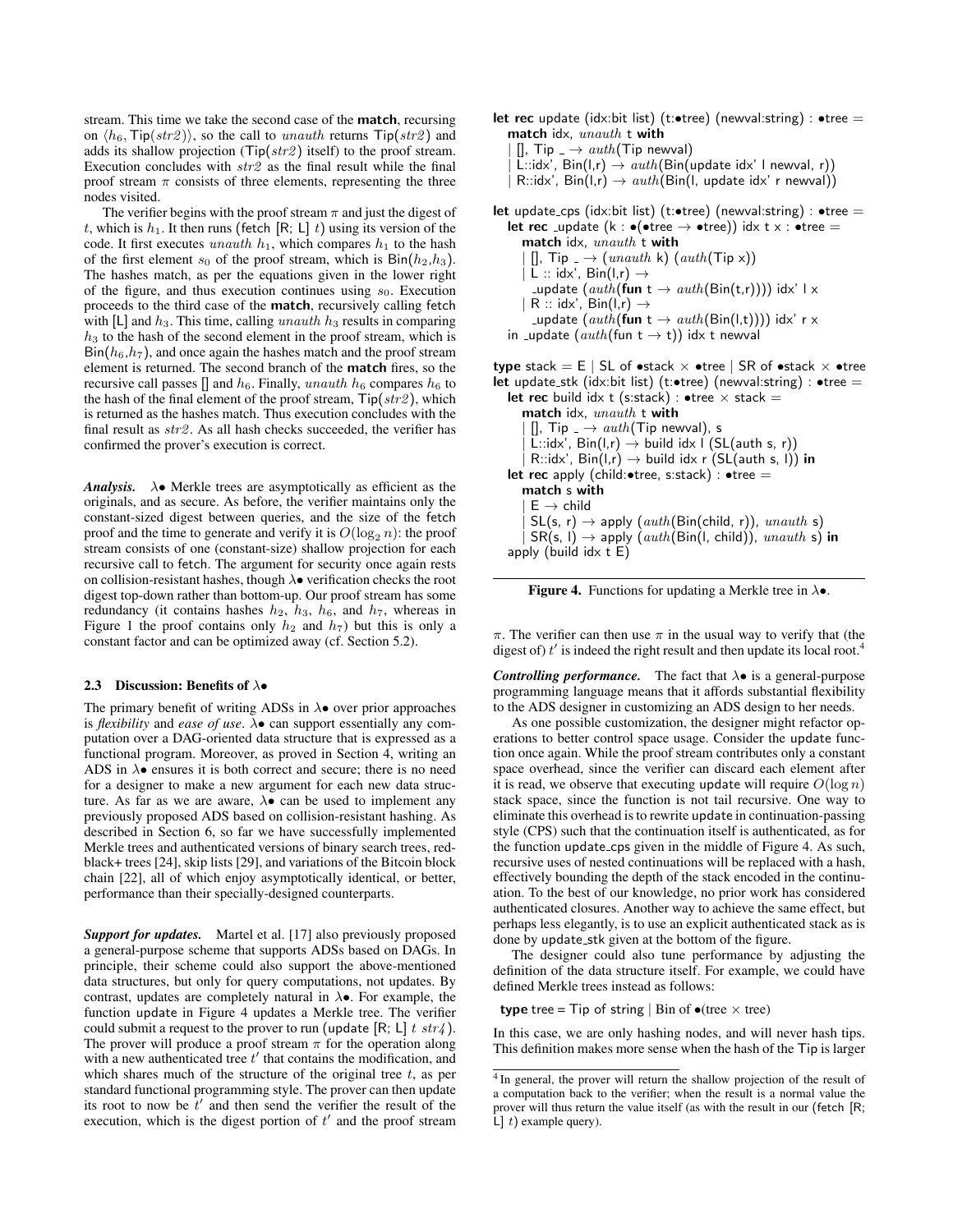| Types $\tau$ : $= 1   \tau_1 \rightarrow \tau_2   \tau_1 + \tau_2   \tau_1 \times \tau_2   \mu \alpha.\tau   \alpha   \bullet \tau$ |
|-------------------------------------------------------------------------------------------------------------------------------------|
| Values $v ::= ()   x   \lambda x.e  $ <b>rec</b> $x.\lambda y.e$                                                                    |
| $\int$ inj <sub>1</sub> v $\int$ inj <sub>2</sub> v $\int$ $(v_1, v_2)$ $\int$ roll v                                               |
| Exprs $e$ : $v = v$   let $x = e_1$ in $e_2$   $v_1$ $v_2$   case $v$ $v_0$ $v_1$                                                   |
| $\int$ prj <sub>1</sub> v   prj <sub>2</sub> v   unroll v   auth v   unauth v                                                       |

Figure 5. Syntax for types and terms

than the representation of Tip itself, e.g., if the tree stored integers instead of strings. As another variation, we might imagine defining a tree that only optionally authenticates its children:

type tree = Tip of string Bin of tree  $\times$  tree AuthBin of  $\bullet$ (tree  $\times$  tree)

Then the tree might go several levels using Bin before using AuthBin. This design thus increases the constant factor on asymptotic space usage, but may reduce proving/verification time.

All of these customizations are possible, and easy to experiment with, thanks to the fact that  $\lambda \bullet$  is a general-purpose programming language. However, this flexibility cuts both ways: there is nothing (at the moment) stopping the programmer from producing a suboptimal design. As an extreme example, the programmer could write type tree = Tip of string | Bin of tree  $\times$  tree—i.e., without any use of authenticated types! This design will be secure and correct, as with every  $\lambda \bullet$  program, but will effectively require the verifier to maintain the entire tree, not simply a digest. Fortunately, there is a simple rule of thumb that may have already become evident to the reader by this point: the data-structure type definition should authenticate recursive references, thus aiming for shallow projections to be constant-sized. We leave to interesting future work the task of automating the transformation of a •-free type definition to an efficient authenticated one.

#### 3.  $\lambda \bullet$ : A Language with Authenticated Types

This section formalizes  $\lambda \bullet$ , our language for writing computations over authenticated data structures. We present the syntax, typing rules, and operational semantics for  $\lambda \bullet$  programs. The next section proves that  $\lambda \bullet$  computations produce correct and secure results.

#### 3.1 Syntax

Figure 5 presents the syntax for  $\lambda \bullet$ . Other than authenticated types  $\bullet\tau$ , the type language is entirely standard, consisting of the unit type 1, function types  $\tau_1 \rightarrow \tau_2$ , sum types  $\tau_1 + \tau_2$ , product types  $\tau_1 \times \tau_2$ , recursive types  $\mu \alpha \cdot \tau$ , and variable types  $\alpha$  arising from these. In this syntax, our authenticated tree type defined in Figure 2 would be written  $\mu\alpha$ .string + ( $\bullet \alpha \times \bullet \alpha$ ), where string would itself be encoded, e.g., as a list of Peano-style integers. Our formal language does not include parametric polymorphism for simplicity, but adding it would present no difficulties. The language does not support references because mutations would risk invalidating hashes for  $\bullet \tau$  values. In particular, given an authenticated value  $\langle h, v \rangle$  where v is a reference, a mutation via v may invalidate h.

Terms (values  $v$  and expressions  $e$ ) are in administrative normal form [7] to keep the semantics simple. In this form, the grammar forces us to write let  $x = e_1$  in let  $y = e_2$  in x y instead of the more familiar  $e_1$   $e_2$ , for example. In addition to variables x, the term language includes functions  $\lambda x.e$  and function application  $v_1$   $v_2$ ; sum-type values  $\text{inj}_1$  v and  $\text{inj}_2$  v which are eliminated by case v  $v_0$   $v_1$ , where  $v_0$  and  $v_1$  are expected to be functions;

| $\Gamma\vdash v:\tau_1$                                                   | $\Gamma \vdash v : \tau_2$                                                                                                                |  |  |  |
|---------------------------------------------------------------------------|-------------------------------------------------------------------------------------------------------------------------------------------|--|--|--|
|                                                                           | $\Gamma \vdash \text{inj}_1 v : \tau_1 + \tau_2 \qquad \Gamma \vdash \text{inj}_2 v : \tau_1 + \tau_2$                                    |  |  |  |
|                                                                           | $\Gamma \vdash v : \tau_1 + \tau_2 \qquad \Gamma \vdash v_1 : \tau_1 \rightarrow \tau \qquad \Gamma \vdash v_2 : \tau_2 \rightarrow \tau$ |  |  |  |
| $\Gamma \vdash \mathbf{case} \ v \ v_1 \ v_2 : \tau$                      |                                                                                                                                           |  |  |  |
| $\Gamma \vdash v : \tau$<br>$\Gamma \vdash \text{auth } v : \bullet \tau$ | $\Gamma \vdash v : \bullet \tau$<br>$\Gamma \vdash unauth \; v : \tau$                                                                    |  |  |  |
|                                                                           |                                                                                                                                           |  |  |  |

Figure 6. Selected typing rules

products  $(v_1, v_2)$  eliminated by expressions  $\text{prj}_1$  v and  $\text{prj}_2$  v; values of recursive type introduced via roll  $v$  and eliminated by **unroll** v; and finally fixpoints **rec**  $x.\lambda y.e$  for defining recursive functions (where inside of  $\lambda y.e$  references to x refer to the function itself). Authenticated types  $\bullet\tau$  are introduced by coercion *auth* and eliminated by unauth.

## 3.2 Typing

The typing judgment for  $\lambda \bullet$  programs is the usual one, written  $\Gamma \vdash e : \tau$ . It states that expression e has type  $\tau$  under environment Γ, where Γ is a map from variables x to types  $τ$ . Typing rules for most constructs are standard. Selected rules are given in Figure 6.

#### 3.3 Operational semantics

In practice, our compiler takes a program like the one in Figure 2 and outputs versions to be run by the prover and the verifier. In our formalization, we define distinct semantics for the same program, as determined by an execution mode m, where  $m = P$  for the prover's execution, and  $m = V$  for the verifier's. We also define a mode I for the *Ideal* case, representing a computation that happens in the normal way, ignoring authenticated types; this is needed for stating the security and correctness properties.

We define a small-step operational semantics of the form  $\ll$  $\pi, e \gg \rightarrow_m \ll \pi', e' \gg$ , where m is the mode and  $\pi$  is the proof stream, which is a list of shallow projections s. This can be read: *An expression* e *coupled with a proof stream* π *can evaluate one step in mode* m *to produce an expression* e 0 *and an updated proof stream*  $\pi'$ . We define  $\ll \pi, e \gg \rightarrow_m^i \ll \pi', e' \gg$  to be the transitive multi-step application of the single-step relation; it states that  $e$ *evaluates, in* i *steps, to* e 0 *in mode* m*, starting with proof stream* π *and finishing with*  $\pi'$ . The proof stream is *produced* in mode P, so  $\pi$  is a prefix of  $\pi'$  in this mode. The stream is *consumed* in mode V, and thus  $\pi'$  is a suffix of  $\pi$ . The proof stream is ignored in mode I. We use the operator  $\omega$  to denote the concatenation of two proof streams, treating  $\oslash$  as associative with the empty stream  $\iota$  as the identity. We write  $[s]$  as the singleton stream containing element s.

The rules for standard language features are identical in all three modes, and are standard. They are defined in the top portion of Figure 7, and we discuss them briefly in order. The rule for function application,  $(\lambda x.e)$  v, substitutes v for x in e—this substitution is written  $e[v\setminus x]$ . Application of a recursive function is similar: when the function (rec  $x.\lambda y.e$ ) is on the left-hand side of an application, we substitute  $x$  in the function body  $e$  with the recursive function itself. Let-binding is used to sequence computations, either evaluating the bound expression  $e_1$  one step or else, if this expression is a value  $v_1$ , substituting that value for x in the body  $e_2$ . The semantics of **case** depends on whether it is given  $\text{inj}_1 v$  or  $\text{inj}_2 v$ ; in the former case we substitute  $v$  in the first lambda term (the "true branch"), else we substitute it in the second ("false") one. Projection from a pair  $(v_1, v_2)$  produces  $v_1$  for  $\text{prj}_1$  and  $v_2$  for  $\text{prj}_2$ . Finally, the recursive type coercions unroll and roll nullify each other.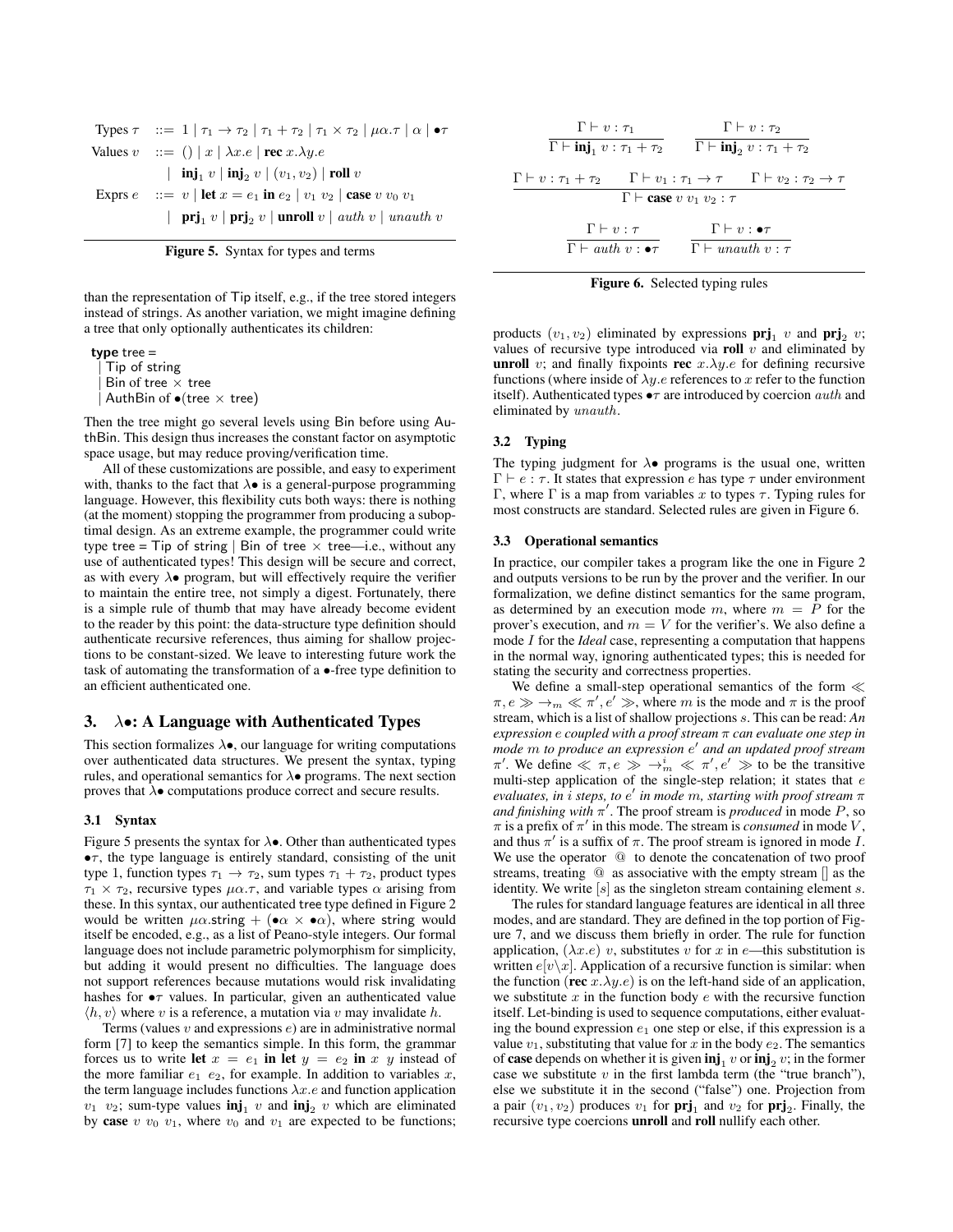$$
\ll \pi, (\lambda x.e) v \gg \rightarrow_m \ll \pi, e[v \lor x] \gg
$$
  
\n
$$
\ll \pi, (\text{rec } x.\lambda y.e) v \gg \text{ where } e' = e[(\text{rec } x.\lambda y.e) \lor x]
$$
  
\n
$$
\ll \pi, \text{let } x = v_1 \text{ in } e_2 \gg \rightarrow_m \ll \pi, e_2[v_1 \lor x] \gg
$$
  
\n
$$
\ll \pi, \text{case } (\text{inj}_1 v)(\lambda x.e_1)(\lambda x.e_2) \gg \rightarrow_m \ll \pi, e_1[v \lor x] \gg
$$
  
\n
$$
\ll \pi, \text{case } (\text{inj}_2 v)(\lambda x.e_1)(\lambda x.e_2) \gg \rightarrow_m \ll \pi, e_1[v \lor x] \gg
$$
  
\n
$$
\ll \pi, \text{proj}_1 (v_1, v_2) \gg \rightarrow_m \ll \pi, v_1 \gg \rightarrow_m \ll \pi, v_2 \gg
$$
  
\n
$$
\ll \pi, \text{proj}_2 (v_1, v_2) \gg \rightarrow_m \ll \pi, v_2 \gg
$$
  
\n
$$
\ll \pi, \text{let } x = e_1 \text{ in } e_2 \gg \rightarrow_m \ll \pi', e_1' \gg
$$
  
\n
$$
\ll \pi, \text{let } x = e_1 \text{ in } e_2 \gg \rightarrow_m \ll \pi', \text{let } x = e_1' \text{ in } e_2 \gg
$$
  
\n
$$
\ll \pi, e \gg \rightarrow_m^i \ll \pi', e' \gg
$$
  
\n
$$
\ll \pi, e \gg \rightarrow_m^i \ll \pi', e'' \gg
$$
  
\n
$$
\ll \pi, e \gg \rightarrow_m^{i+1} \ll \pi'', e'' \gg \ll \pi, e \gg \rightarrow_m \ll \pi, e \gg \rightarrow_m \ll \pi, e \gg
$$

Figure 7. Standard single-step and multi-step operational rules

| $\ll$ [s <sub>0</sub> ] $\Omega \pi$ , unauth $h \gg \rightarrow_V \ll \pi$ , s <sub>0</sub> $\gg$ |  |                                                                |  |  |  |
|----------------------------------------------------------------------------------------------------|--|----------------------------------------------------------------|--|--|--|
| hash $s_0 = h$                                                                                     |  |                                                                |  |  |  |
| $\ll \pi$ , auth $v \gg$                                                                           |  | $\rightarrow_V \ll \pi$ , hash $v \gg$                         |  |  |  |
| $\ll \pi$ , unauth $\langle h, v \rangle \gg$                                                      |  | $\rightarrow_P \ll \pi \mathcal{Q}$ $[ (v) ], v \gg$           |  |  |  |
| $\ll \pi$ , auth $v \gg$                                                                           |  | $\rightarrow_P \ll \pi$ , $\langle$ hash $([v], v \rangle \gg$ |  |  |  |
| $\ll \pi$ , unauth $v \gg$                                                                         |  | $\rightarrow_I \ll \pi, v \gg$                                 |  |  |  |
| $\ll \pi$ , auth $v \gg$                                                                           |  | $\rightarrow_I$ $\ll \pi, v \gg$                               |  |  |  |

where  $v ::= \ldots | h | \langle h, v \rangle$ 



| $(\lceil \cdot \rceil)$                                                                                                                                           | $= ()$                                                                                       | (x)                                                                                                   | $= x$ |                          |  |
|-------------------------------------------------------------------------------------------------------------------------------------------------------------------|----------------------------------------------------------------------------------------------|-------------------------------------------------------------------------------------------------------|-------|--------------------------|--|
| $(\!\langle h,v \rangle)\!)$                                                                                                                                      | $= h$                                                                                        | $(\lambda x.e)$                                                                                       |       | $= \lambda x. (e)$       |  |
| $\left(\left\lceil \text{auth } v \right\rceil\right)$                                                                                                            | $= \; \text{auth} \; (v)$                                                                    | $\langle \langle \text{unauth } v \rangle \rangle = \text{unauth } \langle \langle v \rangle \rangle$ |       |                          |  |
| $( (v_1, v_2) )$                                                                                                                                                  | $= (([v_1], ([v_2]))$                                                                        | $(\lceil \mathbf{p} \mathbf{r} \rceil, v \rceil)$                                                     |       | $=$ prj, $( v )$         |  |
| ( $\lceil \text{roll } v \rceil$ )                                                                                                                                | $=$ roll $(v)$                                                                               | ( unroll $v$ )                                                                                        |       | $=$ unroll $( v )$       |  |
|                                                                                                                                                                   | $\langle \left[ \text{rec } x. \lambda y. e \right] \rangle = \text{rec } x. (\lambda y. e)$ | $(\mathbf{inj}, v)$                                                                                   |       | $=$ inj <sub>i</sub> (v) |  |
| $\left(\text{case } v v_0 v_1\right) = \text{case } \left(v\right) \left(v_0\right) \left(v_1\right)$<br>(let $x = e_1$ in $e_2$ ) = let $x = (e_1)$ in $(e_2)$ ) |                                                                                              |                                                                                                       |       |                          |  |

|  |  |  |  | <b>Figure 9.</b> Shallow projection of an expression $e$ , written $[$ e $]$ |  |  |  |
|--|--|--|--|------------------------------------------------------------------------------|--|--|--|
|--|--|--|--|------------------------------------------------------------------------------|--|--|--|

The rules for the multi-step relation are given at the bottom of Figure 7, and are also standard.

The operational rules for authenticated values are given in Figure 8. For mode I, authenticated values of type  $\bullet \tau$  are merely values of type  $\tau$  and the *auth/unauth* operations are no-ops. For mode P, values of type  $\bullet \tau$  are implemented as a pair  $\langle h, v \rangle$  of a hash h and a value v (of type  $\tau$ ). As shown in the *auth* rule, the hash is computed by applying a hash function hash over the shallow projection of v, written  $(v)$ . We do not formalize the semantics of hash explicitly; in practice it can be implemented by serializing the value it is given and hashing that using a collision-resistant hash function.<sup>5</sup> The shallow projection operation is defined in Fig-

ure 9. It is essentially a fold over the structure of the term, preserving that structure in every case but that of values  $\langle h, v \rangle$ : here we simply drop the value  $v$  and retain the hash  $h$ . Another interesting case is functions  $\lambda x.e.$  we recursively descend into e to translate any  $\langle h, v \rangle$  values that appear there. Such values will not appear in source programs, but they can arise via substitution under lambdas. Returning to Figure 8, the mode-P semantics of unauth  $\langle h, v \rangle$  is to strip off the hash, returning  $v$ , while adding the shallow projection of  $v$  to the end of the proof stream. Finally, for mode  $V$  the representation of  $\bullet \tau$  is the hash h of a value of type  $\tau$ . The *auth* rule constructs this representation, while the unauth rule checks that the hash value matches the shallow projection at the head of the proof stream.

## 4. Metatheory

We want to show that well-typed  $\lambda \bullet$  programs will (a) produce correct results—that is, results that all three modes agree on—or else (b) a malicious prover has been able to find a hash collision, which by assumption is computationally difficult. We call property (a) *correctness* and property (b) *security*. In this section we state and prove these two properties.

#### 4.1 Type Soundness

To begin, we want to prove that  $\lambda \bullet$ 's design is sensible in that the ideal semantics is sound (and entirely ordinary). We can prove the standard type soundness lemma about the ideal mode's semantics.

**Lemma 1** (Type Soundness). *If*  $\Gamma \vdash e : \tau$ , then either *e* is a value, *or there exists*  $e'$  and  $i > 0$  such that  $\ll \left[\right], e \gg \rightarrow_I^i \ll \left[\right], e' \gg$  $and \Gamma \vdash e' : \tau.$ 

*Proof.* The proof is completely standard, using progress and preservation lemmas, and inducting on  $\ll$  [],  $e \gg \rightarrow_I^i \ll$  [],  $e' \gg$ .  $\Box$ 

#### 4.2 Agreement

Now we must define what we mean when we say that the different execution modes "agree" on their results—it cannot be that these results are syntactically equal because each mode interprets authenticated values differently. For example, consider the update function from Figure 4. In the ideal setting, this function will return a normal tree v—because  $\bullet \tau$  values are the same as those of type  $\tau$ , the tree  $v$  will contain no digests. On the other hand, the prover will return a value  $\langle h, v_P \rangle$ , where h is the digest of  $v_P$ . For the same insertion on the same tree, the results v and  $\langle h, v_P \rangle$  in I and P modes, respectively, should "agree" without being equal:  $v$  will just be a normal tree, while  $v_P$  will contain digests—but the elements and sub-trees, excepting the digests, should be the same. And, running the insertion at the verifier will return a digest  $h$ , which should match the digest in the prover's returned value  $\langle h, v_P \rangle$ .

We formalize this connection as a three-way type-indexed relation  $\Gamma \vdash e \, e_P \, e_V : \tau$ , given in Figure 10, which states: *in environment* Γ, *ideal expression e, prover expression e<sub>P</sub>, and verifier expression*  $e_V$  *all* agree *at type*  $\tau$ . In every case but that of authenticated values (the last rule), agreement follows syntactic structure of the terms, and the shape of each rule matches that of the standard type rules. The rule for authenticated values formalizes the intuition given above; it states that  $\Gamma \vdash v \langle h, v \rangle h : \bullet \tau$  holds when (a) the digest  $h$  of both the prover and verifier is the same; (b) this digest is the hash of the shallow projection of the prover's value  $v_P$ ; (c) the prover's value  $v_P$  agrees with the ideal value v.

Now we prove some useful facts about terms in agreement.

**Lemma 2** (Agreement). *Suppose*  $\Gamma \vdash e \, e_P \, e_V : \tau$ . *Then* 

*1.* ( $[e_P] = e_V$ *.* 2.  $\Gamma \vdash e \, e'_P \, e'_V : \tau \text{ implies that } e'_P = e_P \text{ and } e_V = e'_V.$ 

<sup>&</sup>lt;sup>5</sup> For functions  $\lambda x.e.$  serialization involves pretty-printing the function's code such that alpha-equivalent functions will have the same hash value. We discuss implementing authenticated functions more in Section 5.3.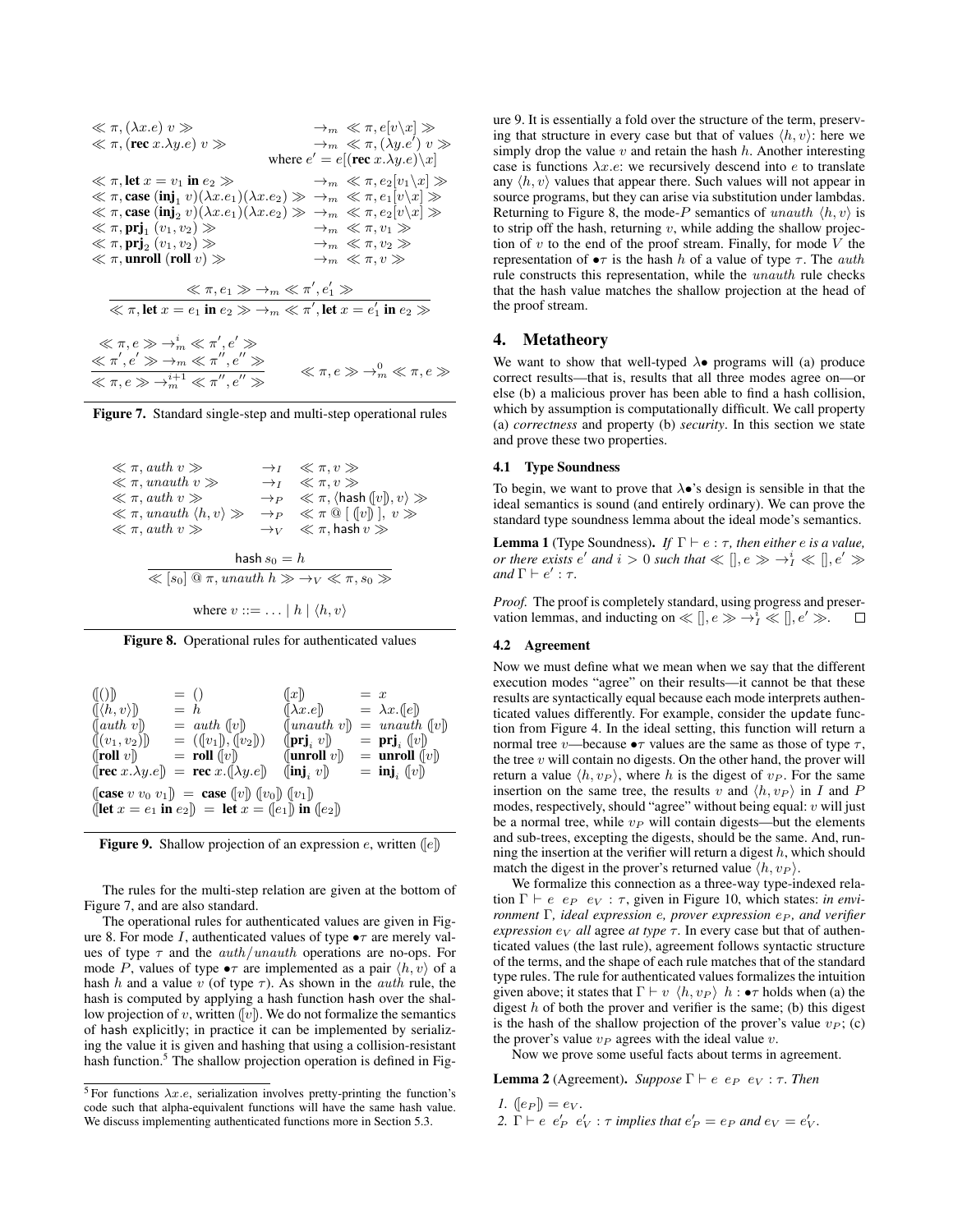| $\Gamma \vdash () () () : 1$                                                                                                                                                                                                        | $\Gamma(x) = \tau$<br>$\Gamma \vdash x \, x \, x : \tau$                                                                                                                                   | $\Gamma, x:\tau_1 \vdash e \ e_P \ e_V : \tau_2$<br>$\overline{\Gamma \vdash (\lambda x.e) (\lambda x.e_P)} (\lambda x.e_V) : \tau_1 \to \tau_2$                     |
|-------------------------------------------------------------------------------------------------------------------------------------------------------------------------------------------------------------------------------------|--------------------------------------------------------------------------------------------------------------------------------------------------------------------------------------------|----------------------------------------------------------------------------------------------------------------------------------------------------------------------|
|                                                                                                                                                                                                                                     | $\Gamma \vdash v_1 \ v_1_P \ v_1_V : \tau_1 \to \tau_2 \qquad \Gamma \vdash v_2 \ v_2_P \ v_2_V : \tau_1$<br>$\Gamma \vdash (v_1 \; v_2) \; (v_1_P \; v_2_P) \; (v_1_V \; v_2_V) : \tau_2$ |                                                                                                                                                                      |
| $\Gamma \vdash e_1 \ e_1_P \ e_1_V : \tau_1 \quad \Gamma, x : \tau_1 \vdash e_2 \ e_2_P \ e_2_V : \tau_2$                                                                                                                           |                                                                                                                                                                                            | $\Gamma, x:\tau_1 \to \tau_2 \vdash (\lambda y.e) (\lambda y.e_P) (\lambda y.e_V): \tau_1 \to \tau_2$                                                                |
| $\Gamma \vdash (\text{let } x = e_1 \text{ in } e_2)$ (let $x = e_1_P \text{ in } e_2_P$ ) (let $x = e_1_V \text{ in } e_2_V$ ) : $\tau_2$                                                                                          |                                                                                                                                                                                            | $\Gamma \vdash$ (rec x. $\lambda y.e$ ) (rec x. $\lambda y.e_P$ ) (rec x. $\lambda y.e_V$ ) : $\tau_1 \rightarrow \tau_2$                                            |
| $\Gamma \vdash v \ v_P \ v_V : \tau_1$                                                                                                                                                                                              |                                                                                                                                                                                            | $\Gamma \vdash v \ v_P \ v_V : \tau_2$                                                                                                                               |
| $\Gamma \vdash (\mathbf{inj}_1 \ v) (\mathbf{inj}_1 \ v_P) (\mathbf{inj}_1 \ v_V) : \tau_1 + \tau_2$                                                                                                                                |                                                                                                                                                                                            | $\Gamma \vdash (\mathbf{inj}_2 v) (\mathbf{inj}_2 v_P) (\mathbf{inj}_2 v_V) : \tau_1 + \tau_2$                                                                       |
| $\Gamma \vdash v \ v_P \ v_V : \tau_1 + \tau_2$<br>$\Gamma \vdash v_P \ v_1_P \ v_1_V : \tau_1 \rightarrow \tau$<br>$\Gamma \vdash v_V \ v_1_V \ v_2_V : \tau_2 \rightarrow \tau$                                                   |                                                                                                                                                                                            | $\Gamma \vdash v_1 \; v_1 \; p \; v_1 \; v \; : \; \tau_1 \qquad \Gamma \vdash v_2 \; v_2 \; p \; v_2 \; v \; : \; \tau_2$                                           |
| $\Gamma \vdash$ (case v v <sub>1</sub> v <sub>2</sub> ) (case v <sub>P</sub> v <sub>1</sub> p v <sub>2</sub> P) (case v <sub>V</sub> v <sub>1</sub> v <sub>2</sub> v) : $\tau$                                                      |                                                                                                                                                                                            | $\Gamma \vdash (v_1, v_2) (v_{1P}, v_{2P}) (v_{1V}, v_{2V}) : \tau_1 \times \tau_2$                                                                                  |
| $\Gamma \vdash v \ v_P \ v_V : \tau_1 \times \tau_2$<br>$\Gamma \vdash (\mathbf{prj}_1 v) (\mathbf{prj}_1 v_P) (\mathbf{prj}_1 v_V) : \tau_1$ $\Gamma \vdash (\mathbf{prj}_2 v) (\mathbf{prj}_2 v_P) (\mathbf{prj}_2 v_V) : \tau_2$ | $\Gamma \vdash v \ v_P \ v_V : \tau_1 \times \tau_2$                                                                                                                                       | $\Gamma \vdash v \ v_P \ v_V : \tau[\mu \alpha.\tau \backslash \alpha]$<br>$\Gamma \vdash (\text{roll } v) (\text{roll } v_P) (\text{roll } v_V) : \mu \alpha. \tau$ |
| $\Gamma \vdash v \ v_P \ v_V : \mu \alpha. \tau$<br>$\Gamma \vdash$ (unroll v) (unroll v <sub>P</sub> ) (unroll v <sub>V</sub> ) : $\tau[\mu\alpha.\tau\backslash\alpha]$                                                           |                                                                                                                                                                                            | $\Gamma \vdash v\ v_P\ v_V : \tau$<br>$\Gamma \vdash (auth \ v) \ (auth \ v_P) \ (auth \ v_V) : \bullet \tau$                                                        |
| $\Gamma \vdash v \ v_P \ v_V : \bullet \tau$<br>$\Gamma \vdash (unauth\ v)\ (unauth\ vp)\ (unauth\ vv) : \tau$                                                                                                                      |                                                                                                                                                                                            | $\vdash v \ v_P \ (v_P) : \tau$ hash $(v_P) = h$<br>$\Gamma \vdash v \langle h, v_P \rangle h : \bullet \tau$                                                        |

Figure 10. Agreement relation: defines those expressions that *agree* (i.e., that are morally, if not syntactically, the same) in the Ideal, Prover, and Verifier modes. The most interesting rule is the last one, while the rest are three-way versions of the standard type rules.

*3.*  $\Gamma \vdash e : \tau$ 

*4. Either e, e<sub>P</sub>, and e<sub>V</sub> are all values, or none of them are.* 

*Proof.* By induction on  $\Gamma \vdash e \, e_P \, e_V : \tau$ .  $\Box$ 

The first part shows the agreement relation is intimately connected to the shallow projection operator—a prover's term only ever agrees with a verifier's term when the latter is the shallow projection of the former. Moreover, we prove for any given ideal term e, there is at most one pair of terms  $e_P$  and  $e_V$  that agree with it under a given environment  $\Gamma$  and type  $\tau$ , that agreement implies e is well-typed, and that values only agree with other values.

*Client and server agree.* In a client/server application scenario, a query/update sent by the client will reference the data structure stored at the server using a free variable, e.g., the  $t$  in the query fetch  $t$  4. To run this query on the server, we substitute the prover's representation for  $t$ , while to verify the result at the client, we substitute t's digest. These representations should agree. The following lemma states that, given an expression e containing free variables with authenticated types, substituting authenticated values that agree for the free variables of  $e$  produces versions  $e_I, e_P$ , and  $e_V$  that also agree.

#### Lemma 3. *Given the following:*

- *1.*  $\Gamma \vdash e : \tau$  *where e contains no values of type*  $\bullet \tau$
- *2. For all*  $x_i \in domain(\Gamma)$ ,
- *(a)*  $\Gamma(x_i) = \bullet \tau_i$  *for some*  $\tau_i$  $(b) \vdash v_i \langle h_i, v_{Pi} \rangle h_i : \bullet \tau_i$  *for some*  $\langle h_i, v_i \rangle$  *and*  $v_{Pi}$ *3.*  $e_P = e[\langle h_1, v_{P1} \rangle \backslash x_1] \dots [\langle h_n, v_{Pn} \rangle \backslash x_n]$  $e_V = e[h_1\backslash x_1]...[h_n\backslash x_n]$  $e_I = e[v_1\backslash x_1]...[v_n\backslash x_n]$

*Then*  $\vdash e_I \neq e_P \neq \ldots \uparrow$ .

The proof of this lemma follows from straightforward application of the following substitution lemma:

**Lemma 4** (Substitution). *If*  $\Gamma, x : \tau' \vdash e \quad e_P \quad e_V : \tau$  *and*  $\vdash v \ v_P \ v_V : \tau'$ , then  $\Gamma \vdash (e[v \setminus x]) (e_P[v_P \setminus x]) (e_V[v_V \setminus x]) : \tau$ .

*Proof.* The proof is by induction on  $\Gamma, x : \tau' \vdash e \, e_P \, e_V : \tau$ . The only interesting case is when  $\Gamma, x : \tau' \vdash v' \langle h, v'_P \rangle \; h : \bullet \tau$ . The empty environment in the premise  $\vdash v'$   $v'_P$   $([v'_P])$  :  $\tau$  ensures that  $v'$  and  $v'_P$  contain no variables, so the substitution will be the identity and the result follows by assumption.  $\Box$ 

#### 4.3 Correctness and Security

Now we can state and prove our main theorem, Theorem 1, which encapsulates the two properties of interest, correctness and security. For both properties, we start with the assumption that terms e,  $e_P$ , and  $e_V$  agree (which will be the case at the start of evaluating a query/update as per Lemma 3). The ideal-mode evaluation represents the specification of correctness: if  $e$  can evaluate to  $e'$  in ideal mode in  $i$  steps, then the verifier, when consuming the proof stream  $\pi$  produced by the prover's evaluation of  $e_P$ , should evaluate to some  $e'_V$  which (along with the prover's resulting term  $e'_P$ ) agrees with  $e'$ . On the other hand, if the verifier does not consume  $\pi$  but rather some other, adversarially chosen stream  $\pi_A$  that does not contain  $\pi$  as a prefix (e.g., because the server is behaving maliciously or incorrectly), then the only way the verifier can accept an *incorrect* result is if the adversary has found a *hash collision*. That is, the consumed stream  $\pi_A$  contains an element  $s^{\dagger}$  that corresponds to an element s in  $\pi$  such that  $s \neq s^{\dagger}$  but hash  $s =$  hash  $s^{\dagger}$ .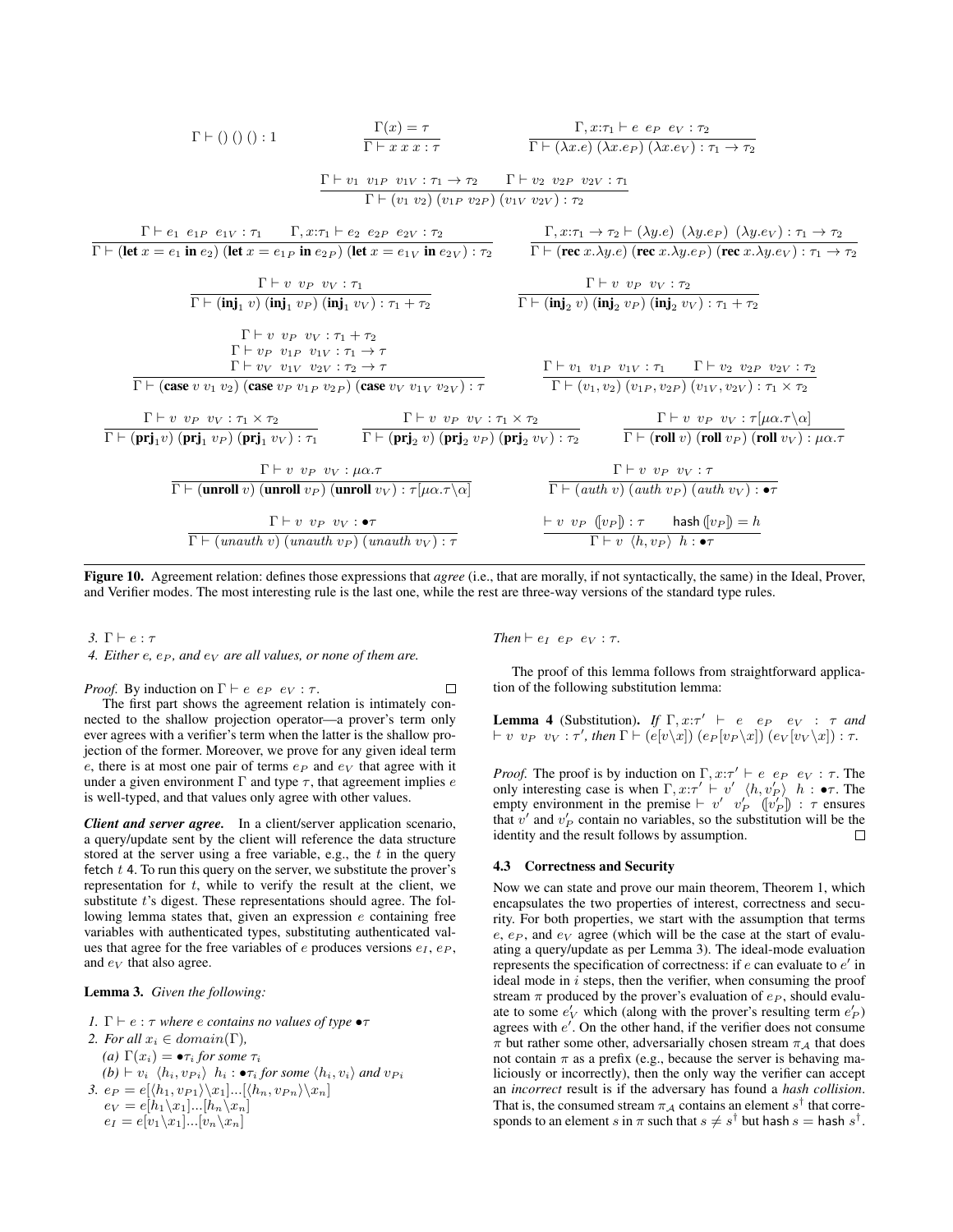As discussed further in Section 4.4, this implies the standard cryptographic notion of security for this setting if hash is collisionresistant. Here is the theorem, stated formally:

**Theorem 1.** *Suppose that*  $\vdash e \ e_P \ e_V : \tau$ . **Correctness:**  $\hat{H} \ll ||, e \gg \rightarrow_I^i \ll ||, e' \gg \hat{H}$  then there exist  $e'_P$ ,  $e'_V$ ,  $\pi$  such that  $\bullet\ll[],e_P\gg\to^i_P\ll\pi,e'_P\gg$  $\bullet \ll \pi, e_V \gg \rightarrow_V^i \ll [] , e_V' \gg$  $\bullet \vdash e' \, e'_P \, e'_V : \tau$ **Security:** If  $\ll \pi_{\mathcal{A}}, e_V \gg \rightarrow_V^i \ll \pi', e_V' \gg$  then *1. there exist e', e'p,*  $\pi$ *, such that*  $\bullet\ll[] , e\gg\to^i_I\ll[] , e'\gg$  $\bullet\ll[],e_P\gg\to^i_P\ll[\,]\, @ \, \pi,e'_P\gg$  $\bullet$   $\pi_{\mathcal{A}} = \pi \circledcirc \pi'$  $\bullet \vdash e' \, e'_P \, e'_V : \tau$ 2. *or else there exist*  $j \leq i$ ,  $e'_{P}$ ,  $\pi_0$ , *s and*  $s^{\dagger}$  *such that*  $\bullet \ll [] , e_P \gg \rightarrow_P^j \ll [] @ \pi_0 @ [s], e'_P \gg$  $\bullet$   $\pi_{\mathcal{A}} = \pi_{0} \circledcirc [s^{\dagger}] \circledcirc \pi'$  $\bullet \; s \neq s^{\dagger} \; but \; \textsf{hash} \; s = \textsf{hash} \; s^{\dagger}.$ 

The proof is by induction on the length  $i$  of the multi-step derivations, relying on two lemmas about the Correctness and Security of single-step evaluation, which we present next.

**Lemma 5** (Correctness). *If*  $\vdash e \text{ } e_P \text{ } e_V : \tau \text{ and } \ll \parallel, e \gg \rightarrow_I \ll$  $[$ ],  $e' \gg$  *then there exist*  $e'_{P}$ ,  $e'_{V}$ , and  $\pi$  *such that for all*  $\pi'$ ,  $\pi_{p}$ 

 $l. \vdash e' \cdot e'_{P} \cdot e'_{V} : \tau$ *2.* πp, e<sup>P</sup> →<sup>P</sup> π<sup>p</sup> @ π, e<sup>0</sup> <sup>P</sup>  $3. \ll \pi \t0. \pi', e_V \gg \rightarrow_V \ll \pi', e'_V \gg.$ 

*Proof.* By induction on  $\vdash e \, e_P \, e_V : \tau$ . Most cases are straightforward, and follow by application of the Substitution lemma. The two interesting cases deal with authenticated computations:

- Suppose e, e<sub>P</sub>, and e<sub>V</sub> are *auth* v, *auth*  $v_P$  and *auth*  $v_V$ , respectively. Each can take a step in its respective mode, producing v,  $\langle$  hash  $[|v_P |]$ ,  $|v_P \rangle$ , and hash  $v_V$ , respectively, leaving the proof stream unchanged (i.e.,  $\pi = []$ ). Now we must prove  $\vdash \hat{v}$  (hash  $( [v_P ]), v_P \rangle$  hash  $v_V : \bullet \tau$ , which in turn requires proving  $\vdash v$   $v_P$  ( $[v_P]$ ) :  $\tau$  and hash ( $[v_P]$ ) = hash  $v_V$ . Both are the consequence of Lemma 2.1 and  $\vdash e \, e_P \, e_V : \tau$ .
- Suppose  $e$ ,  $e_P$ , and  $e_V$  are unauth v, unauth v<sub>P</sub> and unauth  $v_V$ , respectively. By inversion on  $\vdash e \, e_P \, e_V : \tau$ we know that  $\vdash v \langle h, v_P \rangle$   $h : \bullet \tau$  and by inversion on this we know  $\vdash v \ v_P \ (\vert v_P \vert) : \tau$  and  $h = \mathsf{hash}(\vert v_P \vert)$ . We can set  $\pi = [(\nu_P)]$ , and then each term can take a step in its respective mode to  $v, v_P$ , and  $( [v_P ] )$ , which agree by Lemma 2.1. П

Finally, we demonstrate that a verifier term that begins in agreement and takes a step remains in agreement unless an adversary has managed to find a hash collision.

Lemma 6 (Security). *Given the following:*

- $\bullet \vdash e \, e_P \, e_V : \tau$
- $\bullet\ll\pi_{\mathcal{A}},e_{V}\gg\rightarrow_{V}\ll\pi',e'_{V}\gg$

*then there exist*  $e', e'_{P}$ *, and*  $\pi$  *such that for all*  $\pi_{p}$ *,* 

- $\leq$   $|, e \gg \rightarrow_{I} \leq$   $|, e' \gg$
- $\bullet \ll \pi_p, e_P \gg \rightarrow_P \ll \pi_p \ @ \ \pi, e'_P \gg$

*and either*

$$
I. \vdash e' \, e'_P \, e'_V : \tau \text{ and } \pi_A = \pi \, @ \, \pi', \text{ or else}
$$

2. *there exists a pair s and*  $s^{\dagger}$  *such that*  $\pi = [s]$  *and*  $\pi_{\mathcal{A}} =$  $[s^{\dagger}] \t\t\t\t@ \t\t\t\pi' \t\t\twith \t\t\ts \neq s^{\dagger} \t\t\tbut \t\t\t\thash \t\t\ts = hash \t\t\ts^{\dagger}.$ 

*Proof.* By induction on  $\vdash e \, e_P \, e_V : \tau$ . Since  $e_V$  is not a value, we know from Lemma 2.4 that neither are  $e$  or  $e_P$ , so we can always introduce  $e'$  and  $e'_{P}$ . Most cases are straightforward because evaluation yields  $\pi = \left[\right]$  and  $\pi_A = \pi'$ , and  $\overline{\vdash} e' e'_{P} e'_{V} : \tau$ can be obtained directly from inversion on  $\vdash e \quad e_P \quad e_V : \tau$ . The remaining cases are for let binding and unauth. The former follows by induction. For the latter we have  $e$ ,  $e_P$ , and  $e_V$  are unauth v, unauth  $v_P$  and unauth  $v_V$ , respectively. Since these terms agree by assumption, we know that  $v_P = \langle h, v_P \rangle$  and  $v_V = \bar{h}$  = hash $[v_P']$  for some  $v_P'$ . From the stepping rule for  $\rightarrow P$ , we know  $\pi = [(\bar{v}'_P)]$ . Then there are three possible outcomes depending on  $\pi_A$ :

1.  $\pi_{\mathcal{A}} = []$ , or  $\pi_{\mathcal{A}} = [s^{\dagger}] \circledcirc \pi'$  and hash  $s^{\dagger} \neq h$ , in which case  $\ll \pi_A, e_V \gg$  is stuck and we have a contradiction 2.  $\pi_{\mathcal{A}} = [({v}'_P)] \t\t@ \pi'$  and  $e'_V = ({v}'_P)$ , from which  $\vdash e' e'_{P} e'_{V}$ :  $\tau$  follows directly 3.  $\pi_{\mathcal{A}} = [s^{\dagger}] \ @ \ \pi' \ \text{and} \ \left( [v'_P] \right) \neq s^{\dagger}, \text{ but hash } \left( [v'_P] \right) = \text{hash } s^{\dagger}.$ П

Although the Security property guarantees that the ideal computation can always take as many steps as the verifier (in particular, the verifier cannot run forever if the ideal computation terminates), we would also like to show that ideal computation can take as many steps as the prover.

**Remark 1.** *Suppose*  $\vdash e \text{ } e_P \text{ } e_V : \tau \text{ and }$ 

 $\ll \pi_p, e_P \gg \rightarrow_P^i \ll \pi_p \t M_p, e'_P \gg$ . Then there exists  $e', e'_V$ <br>such that  $\vdash e' \te'_P \te'_V : \tau, \ll []$ ,  $e \gg \rightarrow_I^i \ll []$ ,  $e' \gg$ , and  $\ll \pi, e_V \gg \rightarrow_V^i \ll [] , e_V' \gg.$ 

*Proof.* This follows from straightforward induction on derivation length i and  $\vdash e \, e_P \, e_V : \tau$ , applying Lemmas 2 and 5.

#### 4.4 Cryptographic Security

In the cryptographic security definition for a fixed ADS protocol, (e.g., as per Papamanthou et al. [25]), somewhat informally, there is an attacker who is assumed able to control the interaction between an honest prover and verifier. The attacker may specify a sequence of operations ("queries")  $q_1, \ldots, q_t$  that the verifier poses to the prover. For each such query, the prover generates and sends a proof to the verifier; both parties update their local state as appropriate. Finally, the attacker specifies a query  $q_{t+1}$  along with an adversarially generated proof string  $\pi_A$ ; the attacker *succeeds* if  $\pi_A$  causes the verifier to output an incorrect result for the given query. The ADS is parameterized by a *security parameter* k which we may identify with the output length of the hash function being used. The ADS is *secure* if no attacker running in polynomial time  $(in k)$  succeeds with non-negligible probability. Security is proven by contradiction with the collision-resistance of an appropriately chosen hash function.

To translate the standard cryptographic notion to our setting, we must address three technicalities. First, we must provide a notion of programs and inputs, such that the ADS is specified by an arbitrary  $\lambda$ • program, and the adversary is allowed to choose the inputs. Second, in order to show contradiction with collision-resistance, we must define a specific procedure by which the hash function is instantiated *after* the ADS program and the adversary are fixed. Finally, we must relate the number of reduction steps taken by a  $\lambda \bullet$ program to a number of steps taken by a Turing machine. We then claim that the reduction argument in Theorem 1 implies that this security definition holds for every  $\lambda \bullet$  program.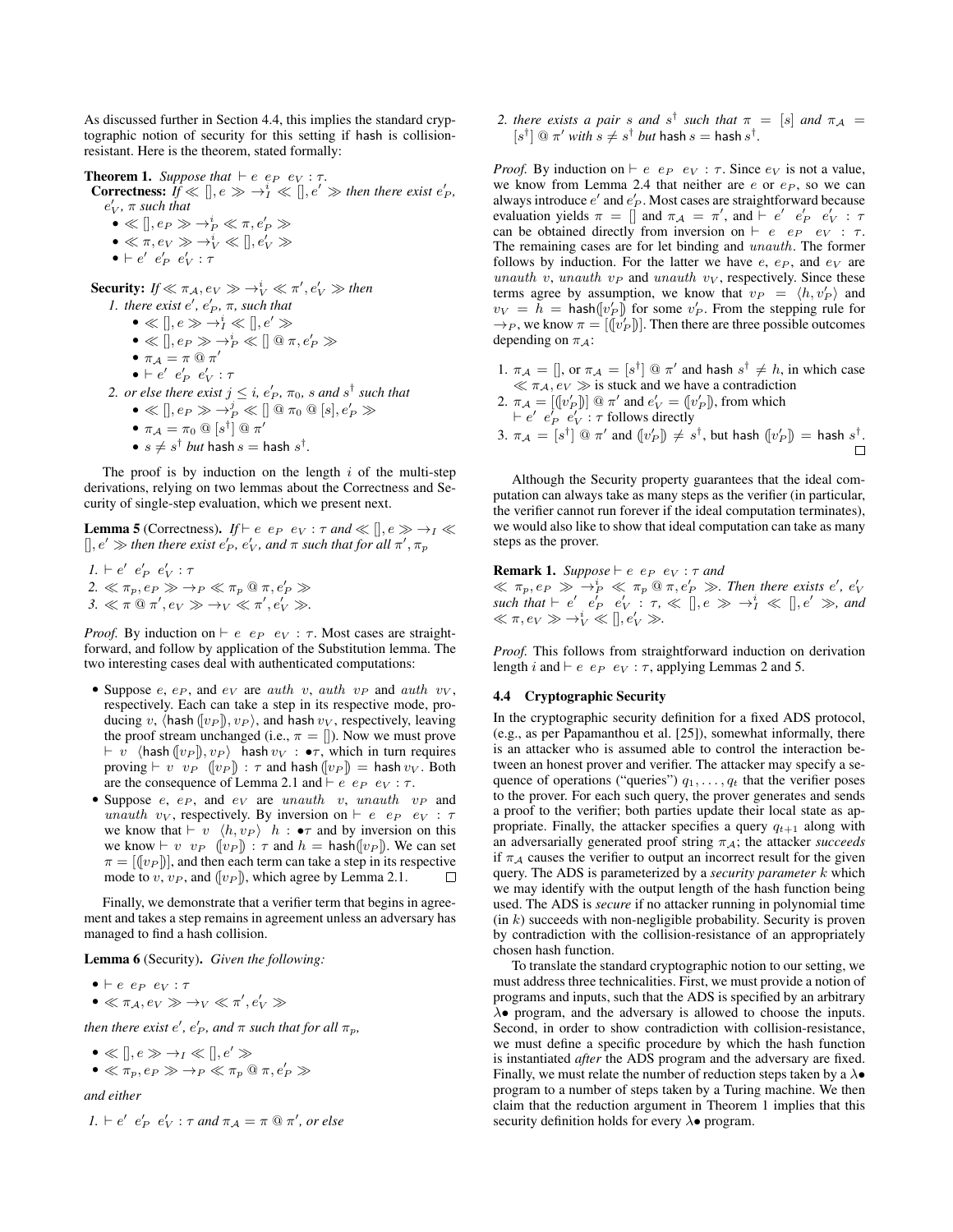*Inputs.* We can treat the free variables in an open  $\lambda \bullet$  expression as program inputs. In our running example, for instance, the expression fetch idx t has idx and t as free variables. The adversary chooses the inputs by computing well-typed and in-agreement values to substitute for each of the free variables.

*Choosing the hash function.* Our language is parameterized by an arbitrary hash function, which we have assumed is collisionresistant. However, to be precise, collision-resistance is only defined formally for a *family* of hash functions rather than some fixed hash function (see Katz and Lindell [14]). That is, collisionresistance is defined according to the following game: First, take an arbitrary adversary that runs in polynomial-time given a security parameter  $k$ . Next, choose hash randomly from a family of functions, and give the adversary a description of hash as input. The family of hash functions is *collision-resistant* if the the adversary outputs a collision in hash with negligible probability in  $k$ .

The following game captures this notion in the context of  $\lambda \bullet$ :

- 1. Let *e* be an arbitrary well-typed  $\lambda \bullet$  program specifying the data structure being supported, and let  $A$  be an arbitrary adversary that runs in polynomial-time (in  $k$ ).
- 2. Choose hash at random from a collision-resistant family of  $k$ bit hash functions, and then compile  $e_P$  and  $e_V$ .
- 3. A *succeeds* if, given k and hash as input, it outputs inagreement values to substitute for the free variables of  $e$ ,  $e_P$ , and  $e_V$ , and a proof stream  $\pi_A$ , such that after some polynomial of steps i, the verifier outputs an incorrect answer; i.e., a value  $e'_V$  such that  $\ll \pi_A, e_V \gg \rightarrow_V^i \ll \pi'_A, e'_V \gg$  for some  $\pi'_A$ , but there is no e', e'<sub>P</sub> such that  $\ll \llbracket 0, e \gg \rightarrow_I^i \ll \llbracket 0, e' \gg$ and  $\vdash e' e'_{P} e'_{V} : \tau$ .

Note that the game begins with an arbitrary well-typed  $\lambda \bullet$ program e, before the hash function has been chosen. Although  $\lambda \bullet$  is parameterized by hash, the ideal terms are invariant to the choice of hash function, so we can fix e and  $\Gamma \vdash e : \tau$  before choosing hash. However, the prover and verifier terms  $e_P$  and  $e_V$ may actually contain digests, so we must instantiate hash before compiling  $e_P$  and  $e_V$ .

If  $A$  succeeds, then by Theorem 1 we can evaluate  $e_P$  and  $e_V$ (on  $\pi_A$ ) for  $j \leq i$  steps, and extract the collision s and  $s^{\dagger}$ . Thus, it only remains for us to show that evaluation of  $e_V$  and  $e_P$  also takes polynomial time, and then we can obtain from  $A$  a polynomial-time collision-finding algorithm with the same success probability.

*Polynomial-time execution.* It is well known that standard lambda-calculus evaluation and Turing-machine execution are polynomially equivalent [4]; that is, a lambda-calculus interpreter implemented as a Turing machine can simulate  $i$  lambda-calculus evaluation steps in  $O(poly(i))$  Turing-machine steps. The only nonstandard terms in  $\lambda \bullet$  are *auth* and *unauth*, and each involves at most one hash computation during evaluation. The time to compute a hash is proportional to the size of the serialized shallow projection, which depends on the hash output length k. Therefore, if an ideal program  $e$  takes  $i$  steps to reach a value, a Turing machine can simulate the execution of e in  $O(poly(i))$  steps and the corresponding  $e_P$  and  $e_V$  in  $O(poly(ik))$  steps. Since we assume i is bounded by  $O(poly(k))$ , the entire evaluation is  $O(poly(k))$ .

## 5. Implementation

This section describes our prototype extension to the OCaml compiler for supporting authenticated types. We discuss basic compilation,<sup>6</sup> two optimizations we implement, and current limitations.

### 5.1 Compilation

The compilation process works as follows. The programmer writes an OCaml program  $p$  like that of Figure 2 that contains uses of authenticated types. The code will link against the ADS module, whose signature declares  $\bullet \alpha$  as abstract<sup>7</sup> and declares the (polymorphic) types of the *auth* and *unauth* coercions. Program  $p$ is then passed to our extended compiler which, depending on a command-line *mode* flag, replaces each application of auth and unauth it finds with a call to a prover- or verifier-specific implementation; the resulting code is linked with the ADS module.

This module, given in Figure 11, defines type  $\bullet \alpha$  as either a digest (just the hash, represented as a string), or as a pair of the hash and a value of type  $\alpha$ . The next four functions define the prover's and verifier's versions of auth and unauth, respectively; the calls to auth and unauth will be replaced by calls to these functions instead. We can see that their code largely matches the operational rules given in Figure 8, where the proof stream from the rules is implemented as OCaml channels, prf\_output and prf\_input. The one departure is that auth prover and unauth prover additionally take a function shallow that is invoked to perform the shallow projection operation. This operation is needed because OCaml does not provide a generic method for folding/mapping over the structure of a term. As such, our compiler generates type-specific shallow projection functions where needed, and includes them in the replaced calls to auth and unauth. The type of the shallow projection operator is determined by the concrete type inferred at each *auth/unauth* call. For example, the *unauth* in **let**  $x : int =$ unauth y is inferred to have type •int  $\rightarrow$  int. Therefore, we need a shallow projection operation of type int  $\rightarrow$  int (which is just the identity). The generated code will refer to the ADS module's shallow  $\bullet$  function, shown at the bottom of the figure, for handling (nested) authenticated values.

Library functions are provided to enable the programmer to manipulate the proof and verification streams, for example by writing/reading to a file or a socket, or performing multiple authenticated operations with separate proofs in a single execution.

Figure 12 shows the result of compiling a variant of authenticated binary search trees. The top of the figure is the code provided by the programmer. Compilation will replace the call to auth with a call to auth  $bst1$  and the call to  $unauth$  with a call to unauth  $bst.$ These functions are defined at the bottom of the figure, and employ the needed, type-specific shallow projection operations.

The hash function referenced in Figure 11 is polymorphic, having type  $\forall \alpha \cdot \alpha \rightarrow$  string. It is implemented by first serializing the argument and then hashing it using SHA1 (which is widely used as a collision-resistant hash function).

For serialization, we use OCaml's default serializer implemented in the Marshal module. This choice has an implication for security: the worst-case cost to compute the hash of a malicious string is bounded only by the representation of an integer in OCaml, either 32 or 64 bits, depending on the OS. We used the *no-sharing* option for the Marshal module to guarantee that any two equal objects have equal serializations.<sup>8</sup>

<sup>6</sup> Our technique for extending the OCaml compiler is based on a 2012 blog post by Jun Furuse: https://bitbucket.org/camlspotter/ compiler-libs-hack

<sup>&</sup>lt;sup>7</sup> Type • $\alpha$  is written in ASCII as  $\alpha$  authtype, but we continue writing • $\alpha$ for consistency.

<sup>&</sup>lt;sup>8</sup> It may be the case that two terms of different types have equal serializations using Marshal; however, since we only interpret serialized values according to known static types (no polymorphism), it would take a collision *at the same type* to harm security. In our formalism, which is essentially dynamically typed, we assume serialization (encased in the abstract hash function) is bijective.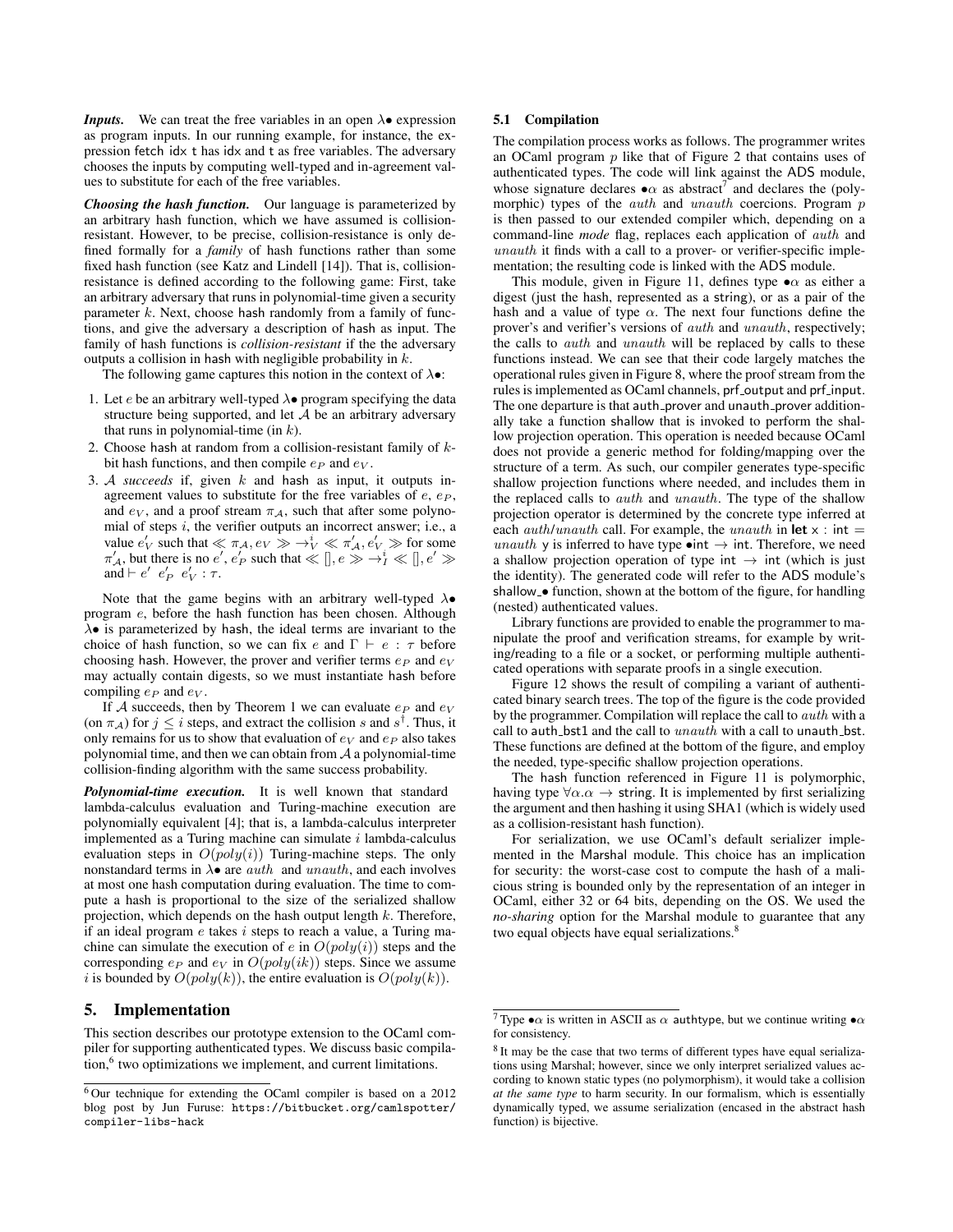```
type \bullet \alpha = |\text{ Digest of string }(*\text{ the digest }*)| Prover of string \times \alphalet auth prover (shallow: \alpha \rightarrow \alpha) (v:\alpha) : \bullet \alpha =
   Prover(hash (shallow v), v)
let unauth prover (shallow: \alpha \rightarrow \alpha) (v:\bullet \alpha) : \alpha =let Prover(\_,x) = v in
   to channel !prf output (shallow x);
   x
let auth verifier (v:\alpha): \bullet \alpha = \text{Digest}(\text{hash } v)let unauth_verifier (v:\bullet \alpha) : \alpha =
```

```
let Digest(h) = v in
let y = from channel !prf input in
assert h = hash y;
y
```
**let** shallow • (Prover(h, \_):  $\bullet \alpha$ ) :  $\bullet \alpha$  = Digest(h)

Figure 11. The implementation of type constructor • and the Prover and Verifier's unauth and auth coercions.

(\* User-provided code \*) type  $bst = Tip$ Bin of  $\bullet$ bst  $\times$  int  $\times$   $\bullet$ bst AuthBin of  $\bullet$ (bst  $\times$  int  $\times$  bst) let is empty (t: $\bullet$ bst) : bool = (unauth t = Tip) let mk leaf (x:int) :  $\bullet$ bst = AuthBin( $auth(Tip, x, Tip)$ ) (\* Generated Prover code \*) let rec shallow\_bst : bst  $\rightarrow$  bst = function  $Tip \rightarrow Tip$ Bin  $(x, y, z) \rightarrow Bin(shallow\_• x, y, shallow\_• z)$ AuthBin  $(x) \rightarrow$  AuthBin (shallow\_bst1 x)

and shallow\_bst1 : bst  $\times$  int  $\times$  bst  $\rightarrow$  bst  $\times$  int  $\times$  bst  $=$  function  $(x, y, z) \rightarrow$  (shallow bst x, y, shallow bst z)

 $let$  unauth\_bst  $=$  unauth\_prover shallow\_bst let auth  $bst1 = author$  prover shallow bst1

Figure 12. Example types and generated code (for prover)

#### 5.2 Optimizations

Our compiler implements two optimizations that reduce the size of the proof stream, *reuse buffering*, and *suspended disbelief*.

*Reuse buffering.* We can reduce the size of the proof stream, and speed up proving/verification, when we anticipate that the same elements may appear in the proof stream more than once. For example, a client may submit a batch of operations to the server that end up re-traversing many of the nodes of the ADS. The client could cache the shallow projections of these elements locally instead of reading them from the proof stream multiple times.

This optimization requires modifying the *unauth* and *auth* functionality; the modification is simlar for both prover and verifier. A counter is incremented each time auth or unauth is called. Each party maintains two data structures: *LRU-Map*, a mapping from auth/unauth counter values to shallow projections, indicating the least-recently-used ordering, and *Digest-Map*, a mapping from digests to auth/unauth counter values; collectively *Digest-Map* and *LRU-Map* are referred to as "the cache," as they contain corresponding elements. When unauth is called, if the digest exists in *Digest-Map*, the prover omits (resp., verifier fetches from the cache) the corresponding shallow projection, then updates the counter value associated with it in the cache; otherwise, the prover appends it to (resp., verifier reads it from) the proof stream and adds it to the cache. If the size of the cache exceeds the parameter, then the least recently used element (the smallest key in *LRU-Map*) is removed. The proof generation/checking/size benefits come at the cost of having to store the cache.

*Suspending disbelief.* This optimization eliminates redundancy in shallow projections that contain hashes computable from nested shallow projections appearing subsequently in the proof stream. This idea is implicit in the verification procedure for Merkle trees (Section 2.1). We can approximate the optimization for arbitrary data structures in  $\lambda \bullet$  by modifying *unauth* (for both the prover and verifier) to use a buffer to "suspend disbelief."

For the prover, the goal is to decide which digests in a shallow projection can safely be omitted, which are those that correspond to nodes that will be visited during subsequent calls to unauth. To achieve this, we extend the representation for  $\bullet \alpha$  values:

#### type  $\bullet \alpha = \dots$  | Susp of string  $\times \alpha \times$  bool ref | Sentinel

Each time unauth is called, the shallow projection is computed differently: each immediate child, Prover(d,a), would ordinarily be replaced with Digest(d) but is instead replaced with  $Susp(d,a,flag)$ , where flag is a fresh mutable flag (initially false) that indicates whether the digest can be omitted. When one of these children is accessed by *unauth* the corresponding flag is set. Rather than writing the shallow projection immediately to the proof stream, it is appended to a queue. The queue is flushed when execution reaches a programmer-inserted insist annotation. This is a hint that belief need no longer be suspended; its placement has no effect on security but it is best used at the end of a distinct operation. Before a queue element is added to the proof stream, occurrences of Susp(d,a,flag) are (functionally) replaced with Sentinel when !flag is true, and replaced with Digest(d) when !flag is false.

When the verifier encounters a shallow projection object in the proof stream containing Sentinel values, its digest cannot be computed immediately so the object is stored in a set referred to as the *suspended-disbelief* buffer. If unauth is subsequently called on an immediate child of a node in this buffer, even if the shallow projection is available in the proof stream, the root hash is unknown so it cannot be immediately validated either. Thus we extend the  $\bullet \alpha$ representation again with a new tag, Suspension.

# type  $\bullet \alpha = \dots$  | Suspension of string ref  $\times$  (unit  $\rightarrow$  unit)

For every object placed in the buffer, each immediate Sentinel is replaced with a Suspension containing a callback closure and a mutable reference (initially empty) optionally containing a hash. When a leaf node is accessed, the Suspension reference is updated with the actual digest of the leaf, and the callback is invoked. The callback encapsulates a pointer to the parent node, and checks if all immediate Suspension children have been populated with digests. If so, the callback removes the node from the buffer, computes the node's digest, and takes one of two actions: if the reference already contains a digest, then the two are compared for equality; if not, then the reference is updated with the computed digest, and the callback closure is invoked. Thus validation propagates upwards from the leaves to the root.

A caveat of this optimization is that it exposes the verifier to potential resource exhaustion attacks, as (potentially infinite) computation is performed on untrusted data before it is validated. A solution would be to bound the number of steps the program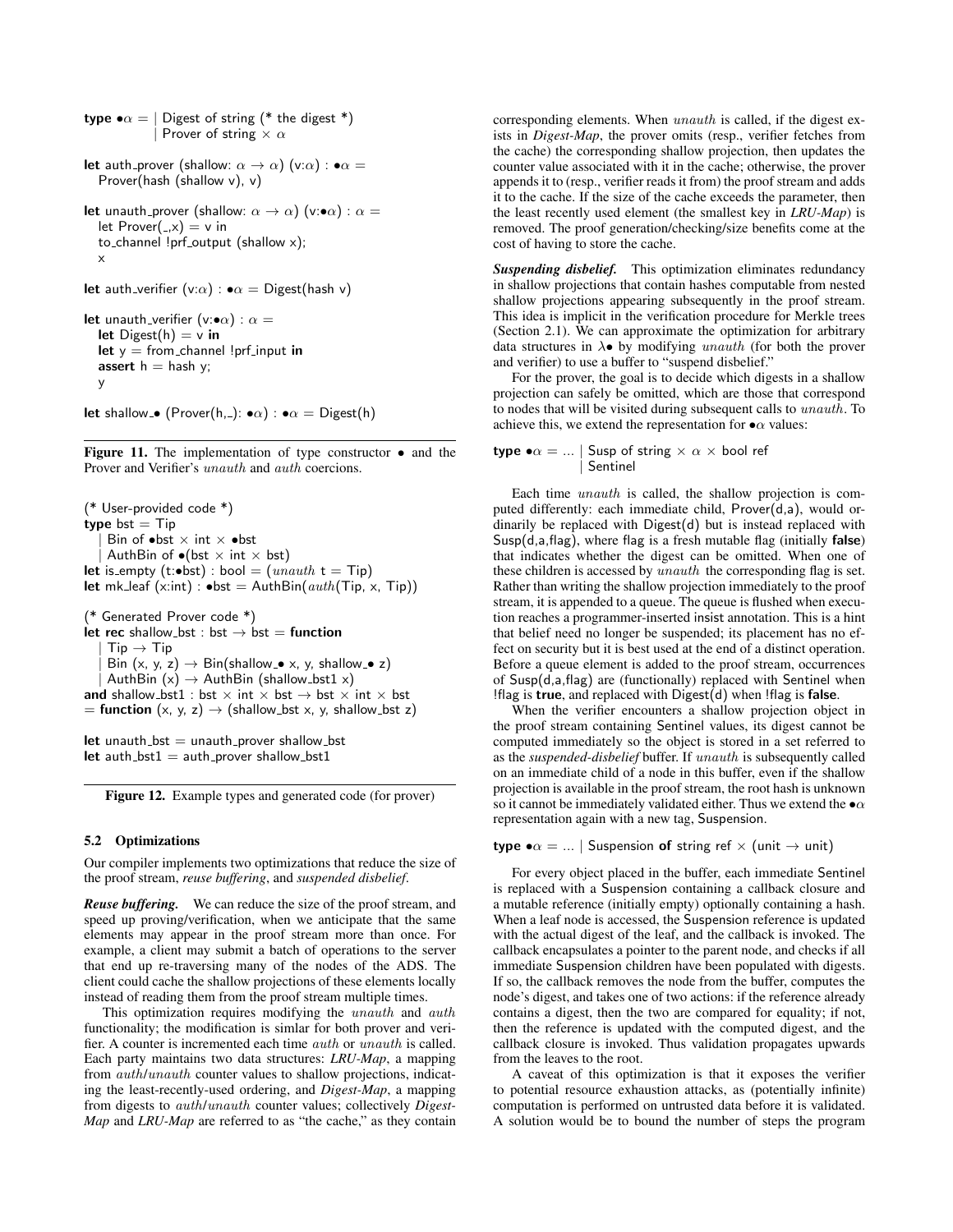should take before the buffer is cleared. Another caveat is that this optimization requires additional storage on the verifier in contrast to the original Merkle tree optimization.

# 5.3 Supporting full OCaml

Our compiler prototype supports authenticating the OCaml equivalent of the type language given in Figure 5 with the exception of function types. This support has been sufficient to program a variety of interesting data structures, as described in the next section.

To implement authenticated functions requires that we be able to perform the shallow projection of a lambda term. Our formalism does this by folding over the syntax of the lambda term's body to find authenticated values  $\langle h, v \rangle$  and replace them with values  $h$ . In an implementation this operation is tantamount to transforming a closure's environment. We could do this quite naturally using Siskind and Pearlmutter's map-closure operator [30], but unfortunately (as they point out) it is not clear how to implement this operator in a statically typed language, since the compiler cannot, in general, know the types of a given closure's environment variables. We could imagine storing type information with the closure (e.g., Crary et al's [3] term representations for types) in support of a generic, run-time shallow projection operation as per the formalism. In the meantime, the most natural use of authenticated closures we have found is to support shallow CPS transformations; we can use an explicit stack to the same effect, as shown in Figure 4.

Among other OCaml features not yet supported, the most desirable is authenticated polymorphic types. Similarly to closure environments, the compiler cannot know types needed to perform shallow projection—if a value given to *auth* and *unauth* is polymorphic, then its type is determined by how type variables are instantiated at a particular call-site. Once again, a generic shallow projection operator as per our formalism (and easily implemented in a dynamically typed language) would fit the bill. We could imagine requiring that *auth* and *unauth* each take an additional type parameter; in most cases it could be statically determined, but to support polymorphism it could be passed as an argument, e.g., to the polymorphic function containing the auth/unauth call.

# 6. Evaluation

To demonstrate the effectiveness and generality of our language and compiler, we have implemented a variety of ADSs. We analyze their performance and confirm it empirically with benchmarks for selected algorithms. Our benchmarks were conducted using an Amazon EC2 "m1.xlarge" instance (an Intel E5645 2.4GHz processor, with 16GB of RAM). All data structures were stored in RAM. Complete code is given in our extended technical report [20].

*Merkle trees.* Our version of Merkle trees was given in Figure 2. As Merkle trees are the most common authenticated data structure, and are readily implemented, we compared the running time of our compiled verifier routine to hand-written implementations in OCaml and in C (see Figure  $13(c)$ ). The benchmark consists of 10,000 random accesses to trees of height h for  $h \in [5, 19]$ . Each array element is a 1024 byte string; thus the largest tree contains approximately 250, 000 elements and stores approximately 250 MB of data in total. Compared to the hand-optimized version in C, the program generated by our compiler is slower by only a factor of two; the hand-written OCaml code is about 30% slower than the C program. Profiling with gprof reveals that substantial overhead is due to the Marshal serialization routine used by our compiler; the hand-written OCaml code avoids this serialization by concatenating the child digests directly.

*Red-black+ Trees.* A red-black+ tree is a self-balancing binary tree—the + indicates that internal nodes only store keys, and the

values are stored only in the leaves. This data structure is appropriate for a (updatable) dictionary. We consider authenticated search trees to be the second oldest authenticated data structure, proposed by Naor and Nissim [24] to implement certificate revocation lists. Our results are asymptotically equivalent: the storage cost to the prover for the entire data structure is  $O(n)$ , while the computation cost per operation for both prover and verifier is  $O(log n)$ ; the size of the proof stream is also  $O(log n)$ . Note that we also implement an authenticated version of normal binary search trees, too, and these also have the expected performance.

In Figure 13(a), we show the empirical runtime performance of the authenticated red-black+ tree for both the prover  $(P)$  and verifier  $(V)$  modes, as well the ideal mode with the  $\bullet$  annotations and unauth/auth commands erased, to show the overall computational overhead of authentication. The benchmark consists of 100, 000 random insertions into a random tree containing  $2^k$  elements, for each  $k \in [4, 21]$ . P runs approximately 25% faster than V; this is because V computes a hash during both unauth and auth instructions whereas P only computes a hash during *auth*. According to profiler analysis (using gprof),  $V$  spends  $55\%$  of its time in the SHA1 hash routine and 30% in (de)serialization routines; P spends 28% of its time computing SHA1, 30% performing serialization and  $22\%$  in garbage collection. The overhead of  $P$  is approximately a factor of 100 compared to the ordinary data structure. We omit similar benchmarks for our other algorithms as the results are similar.

We measured the largest amount of memory allocated by OCaml during this benchmark as shown in Figure 13(b). This illustrates the key advantage of an authenticated data structure scheme: while  $P$  incurs space overhead by a factor of 3 vs the Ideal mode, the space requirement of the  $V$  is effectively constant.

Finally, we used this benchmark to evaluate the effectiveness of our two compiler optimizations on proof size (see Figure 13(d)). For a binary tree, the suspended-disbelief buffer results in a proofsize reduction of almost 50%, since only one of the left or right child digests must be transmitted for each node. The reuse cache is most effective when the tree is small and mostly fits in the cache; thus since the cache-size parameter in our benchmark is 1000, the proof is nearly empty up to trees of height 9. However, because the benchmark consists of random queries, the leaves and nodes toward the bottom are accessed almost uniformly at random, so only a constant number of nodes near the root are read from the cache each query. The cache would be more beneficial in applications where some nodes were accessed much more frequently. We only implemented the two optimizations separately; combining the two is left as future work.

*Skip Lists.* Skip lists [29] are randomized data structures providing similar performance (in expectation) to binary search trees.<sup>9</sup> Our results are asymptotically equivalent to previous work on authenticated skip lists  $[12]$ : the storage cost to  $P$  for the entire data structure is  $O(\log n)$ , where *n* is the number of elements inserted; the expected computational cost to  $P$  and  $V$  as well as the size of the proof stream is  $O(\log n)$ , but  $O(n)$  in the worst case.

*Planar Separator Trees.* Planar separator trees (PSTs) are data structures that can be used to efficiently query the distance of the shortest path between two vertices in a planar graph (e.g., many road maps) [6]. A separator of a graph is a collection of vertices inducing a binary partition on the graph, such that any path from a vertex in one partition to a vertex in the other partition must pass through a vertex in the separator. A consequence of the planar separator theorem is that every planar graph has a separator that is *small*

<sup>&</sup>lt;sup>9</sup> Random algorithms can be used in  $\lambda \bullet$  as long as P and V both use the same pseudorandom function and seed.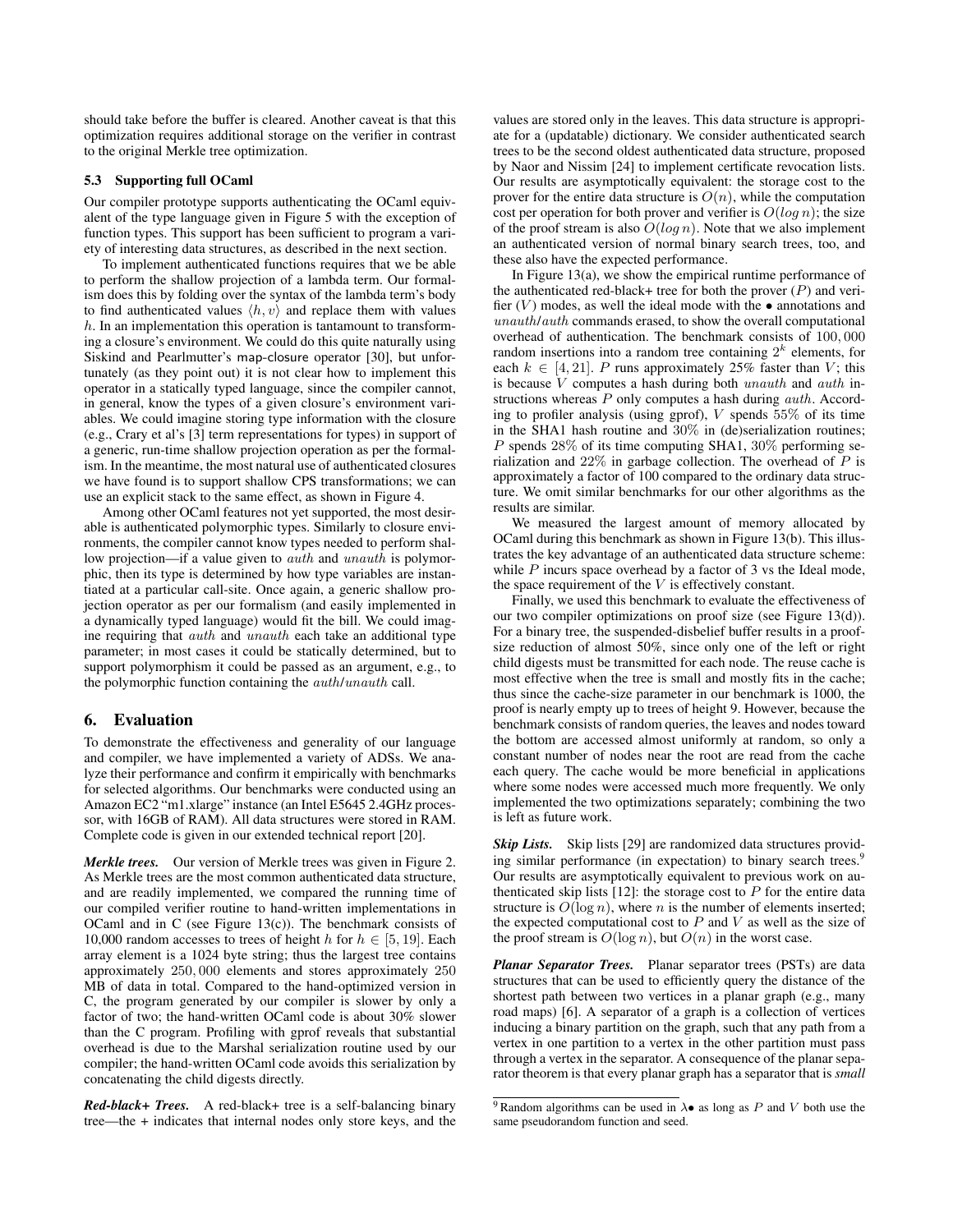$(O(\sqrt{n})$  where *n* is the number of vertices) yet induces a balanced partition (both partitions have at least  $\frac{n}{3}$  elements); a search structure can be built over the graph by recursively constructing separators for each partition. While the naïve solution of storing the shortest distance between every pair of vertices requires  $O(n^2)$  storage, the planar separator tree requires only  $O(n^{\frac{3}{2}})$  space. The shortest distance between any two points can be computed in  $O(\sqrt{n}\log n)$ time using this data structure. A potential application of an authenticated planar separator tree is for a mobile device user to query a service provider for travel directions, along with a proof that the response is actually the shortest path (rather than, e.g., one that routes the user out of their way past billboards for which the service provider might receive a profit). Using our authenticated compiler, the proof size and computation cost for P and V is also  $O(\sqrt{n}\log n)$ . We include this primarily as an example of a data structure that has not been treated as an ADS in prior work, but is straightforward to authenticate using our framework.

*Bitcoin.* Bitcoin [22] is a peer-to-peer network implementing a virtual currency; it features an authenticated data structure called the *blockchain*, which represents a history of transactions. A global ledger can be computed from the blockchain, which, abstractly speaking, contains a set of currently valid coins. A valid transaction removes a past coin from the ledger and adds a new one (assigned to the recipient of the coin).

The current Bitcoin data structure suffers from two drawbacks: 1) a miner (verifier) needs to maintain an entire copy of the global ledger to efficiently perform validation of transactions, which may become unscalable as the number of coins increases; and 2) at install time, a new client needs to download the entire transaction history and perform a linear computation (in the size of the block chain) to construct the ledger even when it trusts the root digest.

These drawbacks can be resolved if we build the ledger (as an authenticated set) into the block chain data structure. We have done this in our language by composing the blockchain data structure with a ledger consisting of our authenticated red-black+ tree, thereby reducing client storage to  $O(\log M)$ , where M bounds the number of coins in the ledger. Full details are given our supplemental technical report [20].

## 7. Related Work

As mentioned earlier, authenticated data structure research has had a flurry of results [1, 12, 15, 16, 19, 23] from the cryptography community, proposing authenticated versions of set (non)-membership, dictionaries, range queries, certain graph queries, B-trees, etc.

To the best of our knowledge, no one has offered a general authenticated data structure implementation for generic programs. Those closest work is by Martel *et. al.* [16], which proposes a method for designing authenticated data structures for a class of data structures referred to as "search DAGs." Their model is limited to *static* data structures, i.e., it does not support updates, which are supported by  $\lambda \bullet$ . Our approach is also easier to use, since the programmer writes largely standard (purely functional) implementations of data structures and their operations, and the compiler generates the prover/verifier code; in their approach, the task of designing and implementing ADS still must be done by hand.

Our programmatically generated ADS implementations have performance competitive with known customized ADS constructions based on collision-resistant hashes. We note, however, that while most are, not all known ADS constructions are based on collision resistant hash functions. For example, bilinear-group based ADS constructions exist for set operations [27]. Using alternative algebraic primitives other than collision resistant hashes can sometimes yield asymptotically better ADS constructions.



(c) our  $\lambda$  compiler vs hand-(d) proof size with optional optioptimized code mizations

Figure 13. Empirical performance evaluation results. For 100,000 insertions into a red-black+ tree, (a) running time for Prover, Verifier, and Ideal; (b) memory usage (heap size). (c) Running time for fetch operation in a balanced merkle tree, for the program generated by our compiler, hand-written OCaml code, and hand-written C code; For 100,000 random insertions in a binary search tree, (d) the effect of two optional optimizations on proof stream size, compared with two optional optimizations: a reuse-cache (of size 1000) and the belief-suspension buffer.

Beyond the optimizations we have implemented (see Section 5.2), there are other known optimizations that we have not an included. An example is the technique of "commutative hashing" due to Goodrich et al. [12] which reduces the proof size when it is irrelevant which (of possibly several) child nodes are traversed. We believe it is likely that optimizations for specific data structures could be incorporated generally into our compiler. Other optimizations lie further outside our model; an example is a line of work beginning with Merkle's original paper [2, 18] in which the stored data is not arbitrary, but is instead generated algorithmically (e.g., using a pseudo-random number generator). In this case, the prover's storage costs can be significantly reduced by recomputing data on the fly rather than storing it. In our performance evaluation we consider memory usage and running time; however some work in authenticated data structures [16, 21] considers I/O efficiency, another practical characteristic.

Verified computation [9] and succinct non-interactive arguments of knowledge (SNARKs) [10, 28] can also yield asymptotically better protocols for ensuring integrity of outsourced computation (e.g., with  $O(1)$  amount of client computation other than reading the input and output). However, while theoretically attractive, known verified computation schemes and SNARKs are orders of magnitude more expensive than constructions based on collision-resistant hashes in practice [28]—partly due to the use of heavyweight cryptographic primitives such as fully homomorphic encryption.